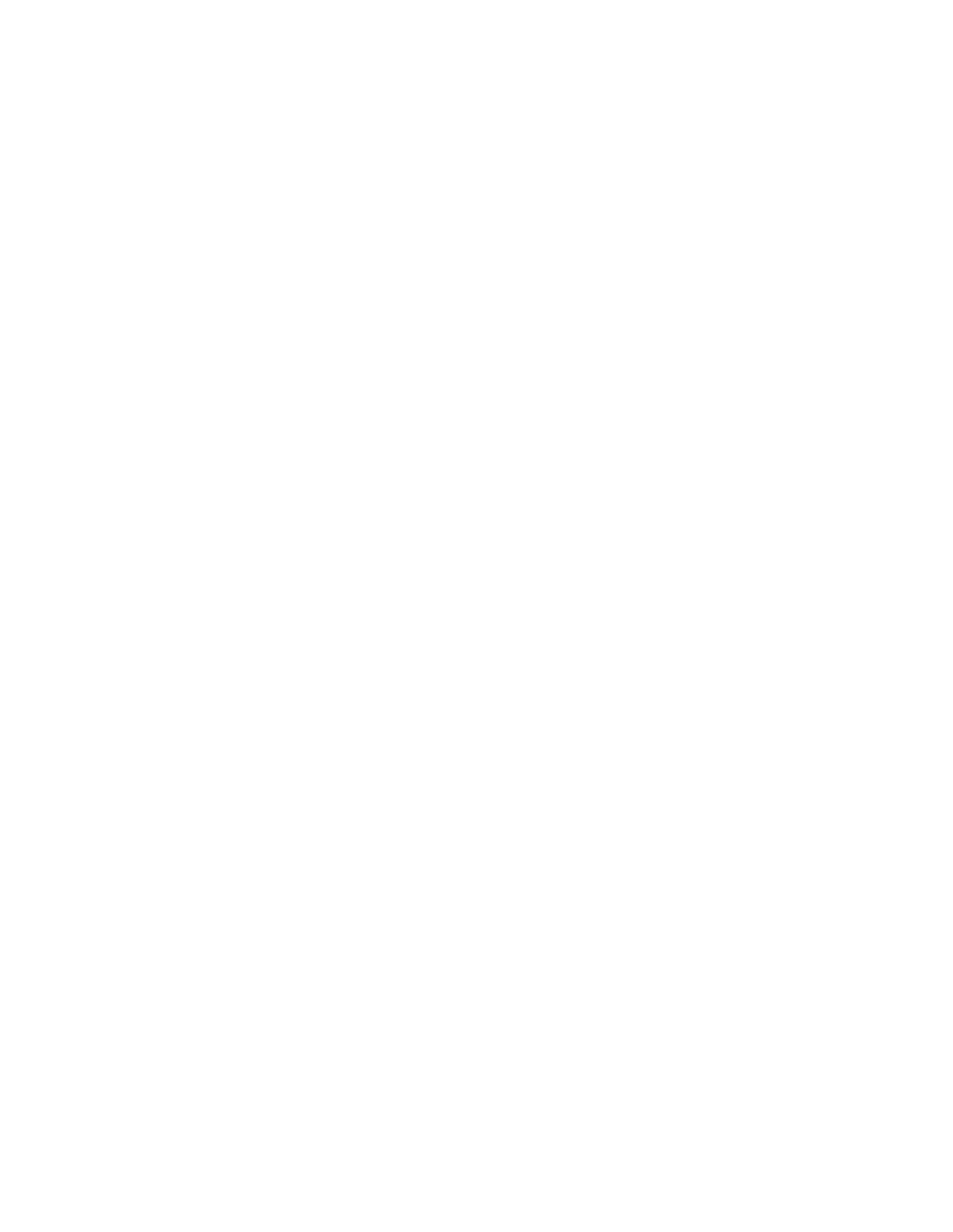# **QUESTIONS PRESENTED**

1. Whether the Free Speech Clause permits a business to discriminate in making sales to the public in violation of a regulation of commercial conduct that does not target speech.

2. Whether the Free Exercise Clause permits a business to discriminate in making sales to the public in violation of a state law that is neutral and generally applicable.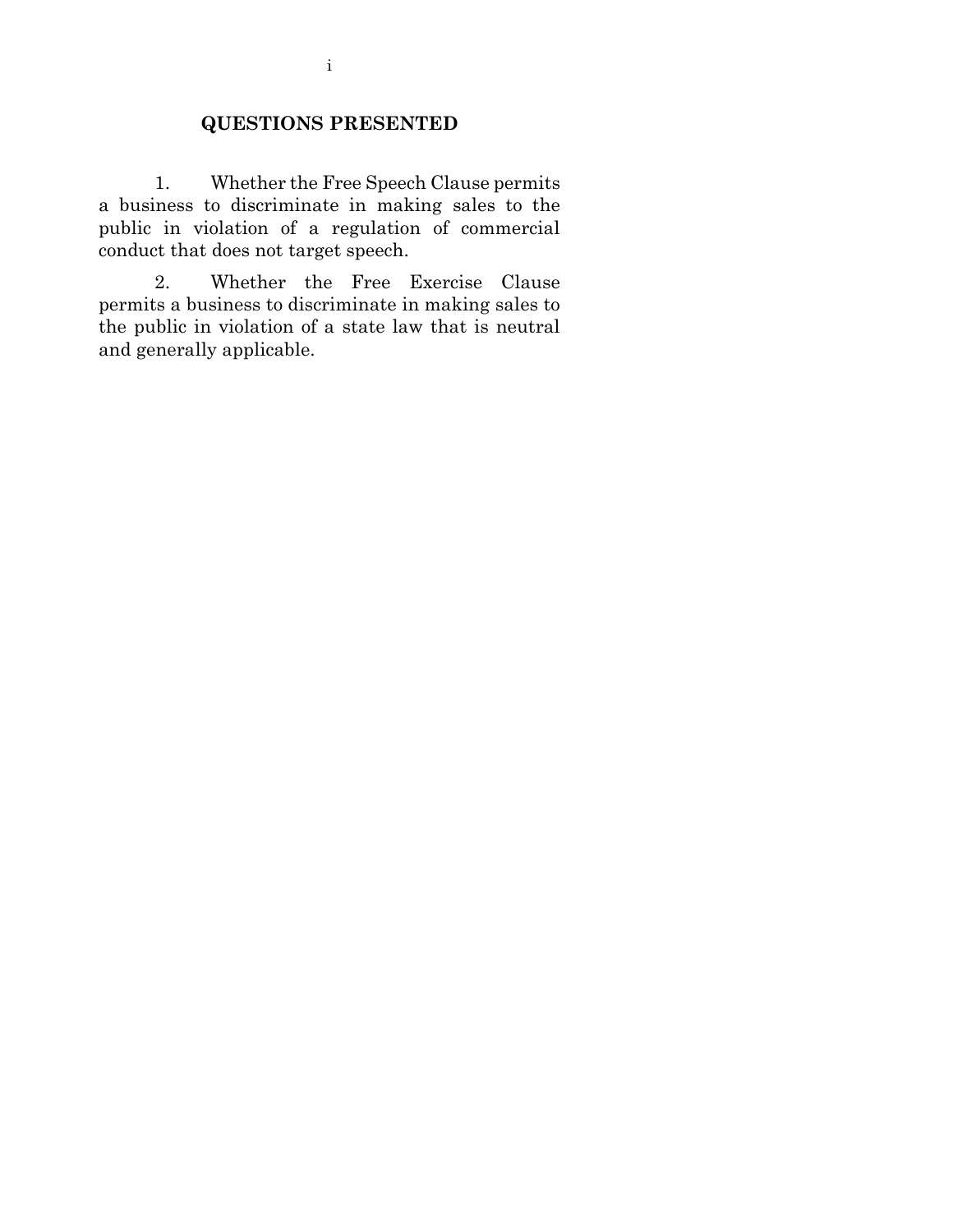# **TABLE OF CONTENTS**

|    |                                                                                                          | REASONS FOR DENYING THE PETITION6                                                                                                 |  |
|----|----------------------------------------------------------------------------------------------------------|-----------------------------------------------------------------------------------------------------------------------------------|--|
| А. | Petitioners Misrepresent the Facts                                                                       |                                                                                                                                   |  |
| В. | There is No Conflict to Resolve<br>Because No Court Has Ever Adopted<br>the Extreme Position Petitioners |                                                                                                                                   |  |
|    | 1.                                                                                                       | State Appellate Courts Have<br>Uniformly Rejected Petitioners'<br>Arguments, and for Good Reason9                                 |  |
|    | 2.                                                                                                       | The Washington Supreme<br>Court's Free Speech Analysis<br>Creates No Conflict11                                                   |  |
|    | 3.                                                                                                       | The Washington Supreme<br>Court's Free Exercise Analysis                                                                          |  |
| C. |                                                                                                          | There Is No Reason to Grant Certiorari<br>in this Case and Consolidate it with<br><i>Masterpiece Cakeshop</i> for Oral Argument20 |  |
|    |                                                                                                          |                                                                                                                                   |  |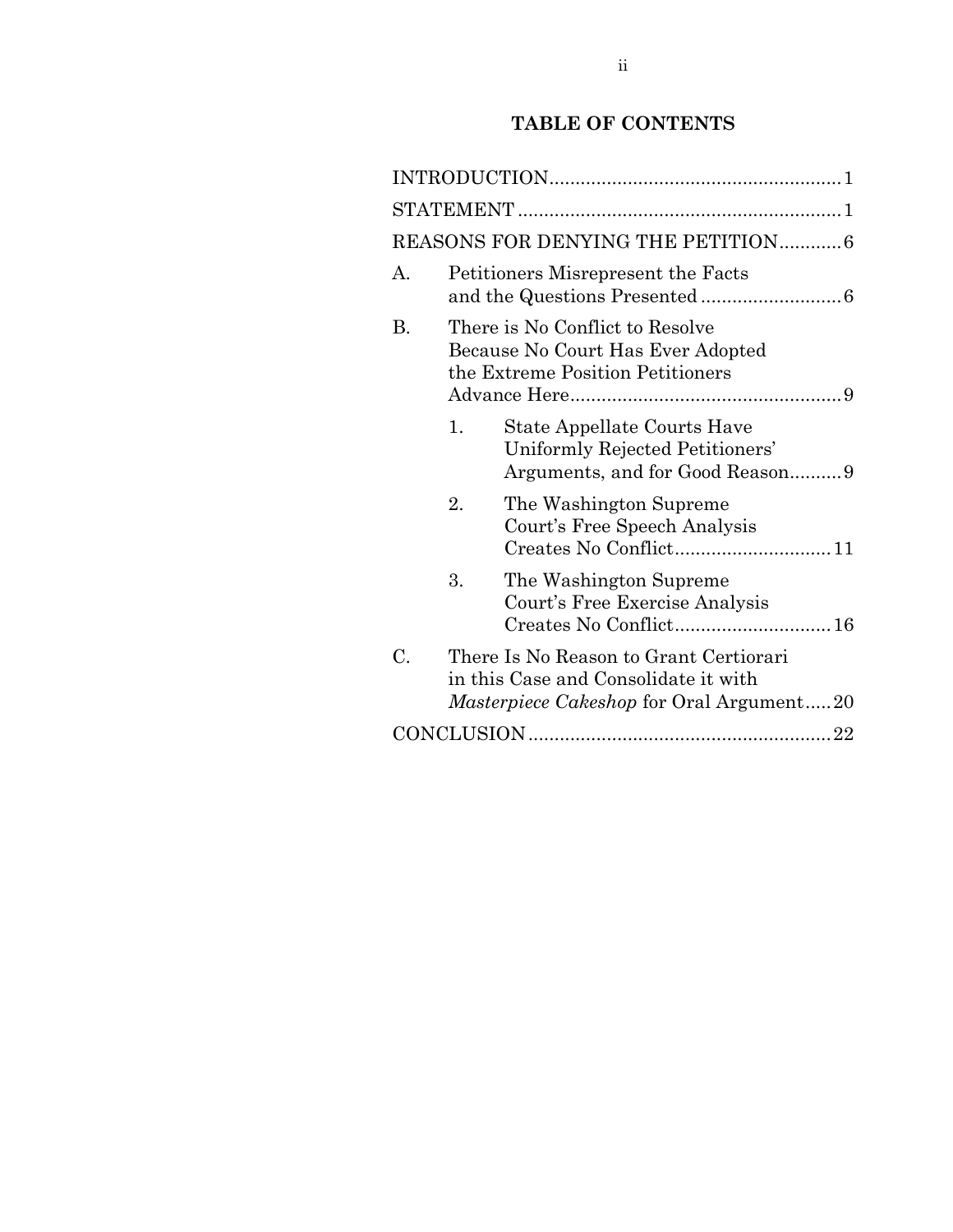# **Appendix**

| CP 94-95  | Deposition of Barronelle Stutzman,               |
|-----------|--------------------------------------------------|
| CP 162-64 | Deposition of Barronelle Stutzman,               |
| CP 321    | Deposition of Robert Ingersoll,                  |
| CP 431    | Deposition of Barronelle Stutzman,               |
| CP 547-48 | Declaration of Barronelle Stutzman,              |
|           | CP 2155-56 Deposition of Mark David Hall, Ph.D., |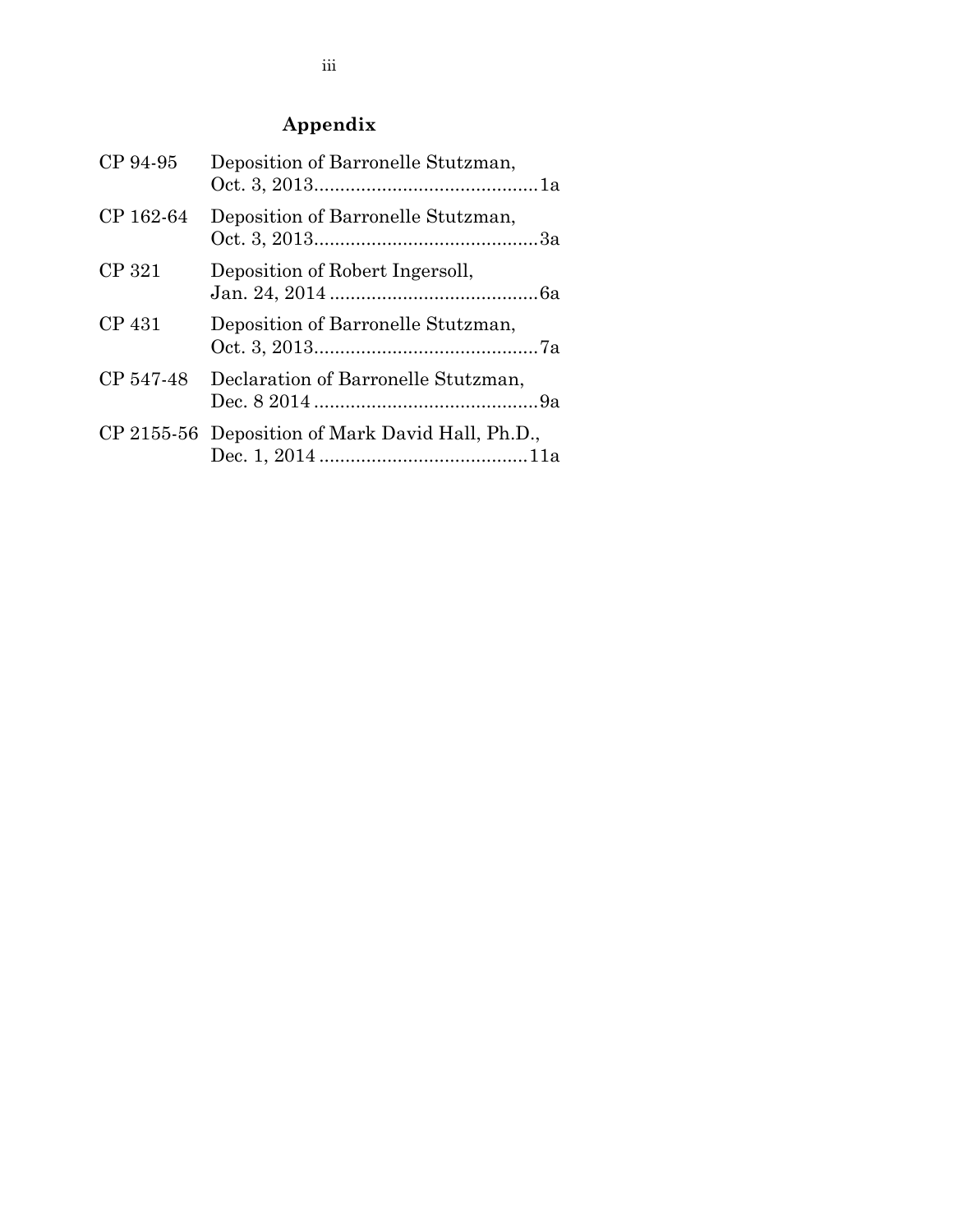# **TABLE OF AUTHORITIES**

# **Cases**

| Bd. of Dirs. of Rotary Int'l v.<br>Rotary Club of Duarte                                                                                                                         |
|----------------------------------------------------------------------------------------------------------------------------------------------------------------------------------|
| Bernstein v. Ocean Grove Camp Meeting Ass'n<br>OAG Dkt. No. CRT 6145-09,<br>DCR Dkt. No. PN34XB-03008<br>(N.J. OAG Civ. Rights Div. Order                                        |
| Brush & Nib Studio, LC v. City of Phoenix<br>CV 2016-052251 (Superior Court of Arizona,                                                                                          |
| Cervelli v. Aloha Bed & Breakfast<br>Civ. No. 11-1-3103-12 ECN,<br>2013 WL 1614105 (Haw. Cir. Ct.<br>Mar. 28, 2013), review pending<br>(Haw. Ct. App. Case No. CAAP-13-0000806)9 |
| Church of the Lukumi Babalu Aye, Inc. v.<br>City of Hialeah                                                                                                                      |
| Craig v. Masterpiece Cakeshop, Inc.<br>370 P.3d 272 (Colo. App. 2015),                                                                                                           |
| Elane Photography, LLC v. Willock<br>309 P.3d 53 (N.M. 2013),                                                                                                                    |
| Emp't Div., Dep't of Human Res. of<br>Oregon v. Smith                                                                                                                            |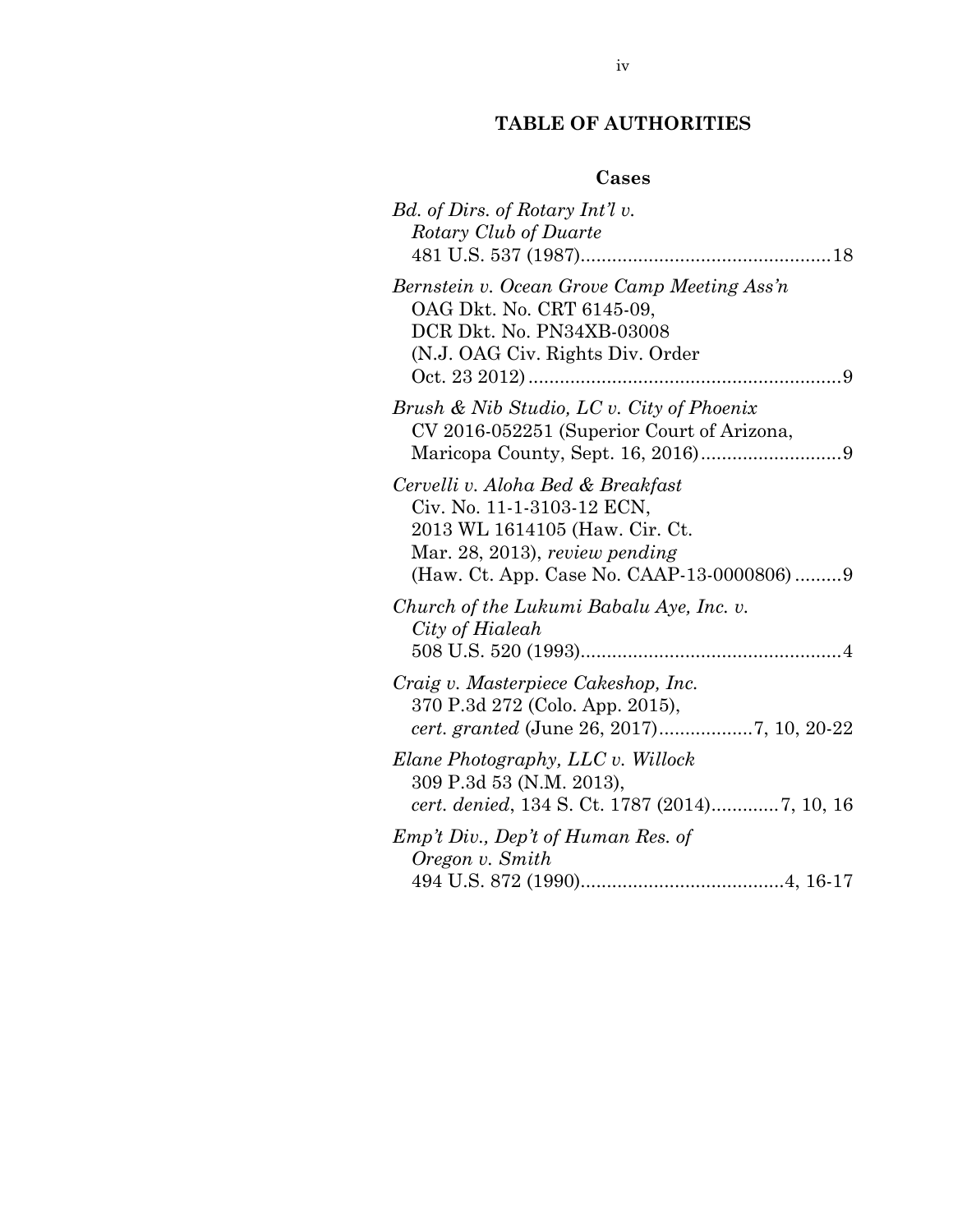| Hishon v. King & Spalding                                           |
|---------------------------------------------------------------------|
| Hurley v. Irish-American Gay, Lesbian<br>& Bisexual Group of Boston |
| In re Gifford v. McCarthy                                           |
| New York State Club Ass'n, Inc. v.<br>City of New York              |
| Roberts v. U.S. Jaycees                                             |
| Romer v. Evans                                                      |
| Rumsfeld v. Forum for Acad. &<br>Institutional Rights, Inc. (FAIR)  |
| Shepp v. Shepp                                                      |
| Spence v. Washington                                                |
| Wisconsin v. Yoder                                                  |

v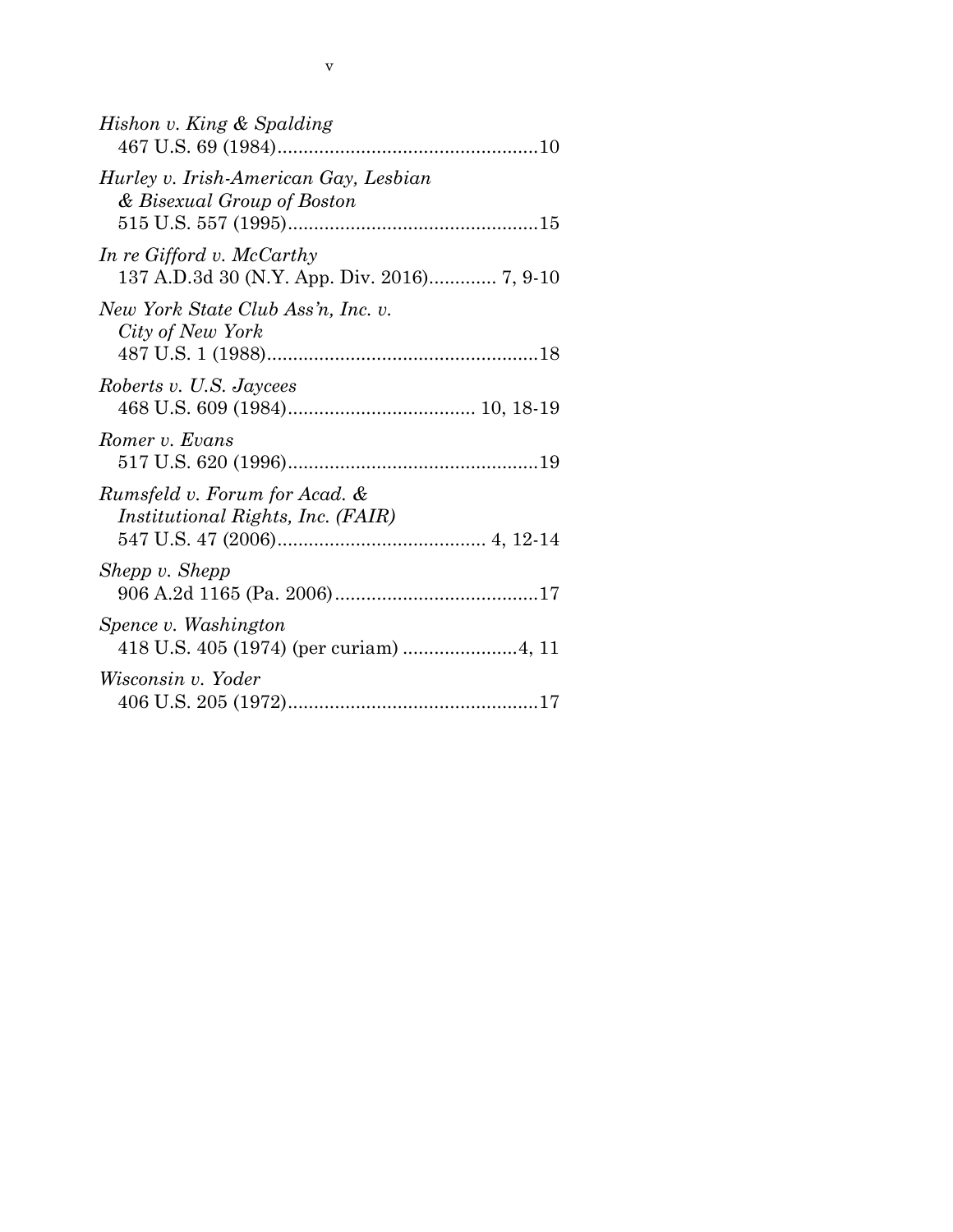# **Statutes**

| Wash. Rev. Code 19.86<br>Washington Consumer Protection Act3   |  |
|----------------------------------------------------------------|--|
|                                                                |  |
|                                                                |  |
| Wash. Rev. Code 49.60<br>Washington Law Against Discrimination |  |
|                                                                |  |
|                                                                |  |
|                                                                |  |

# **Other Authorities**

| Southern Baptist Convention,               |
|--------------------------------------------|
| <b>Resolution On Racial Reconciliation</b> |
| On The 150th Anniversary Of The            |
| Southern Baptist Convention (1995),        |
| http://www.sbc.net/resolutions/899/        |
| resolution-on-racial-reconciliation-       |
| on-the-150th-anniversary-of-the-           |
|                                            |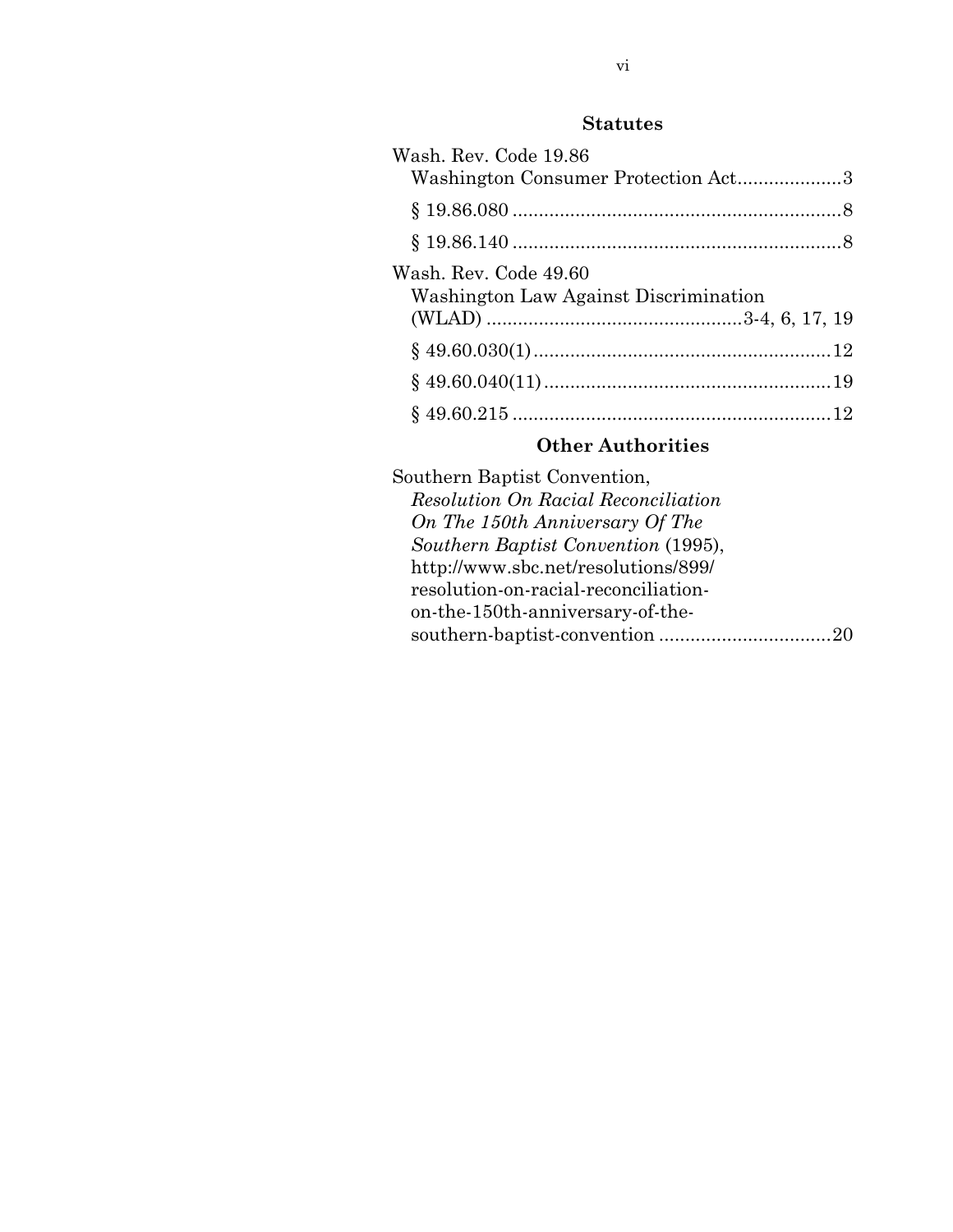#### **INTRODUCTION**

Petitioners ask this Court to grant certiorari and adopt a rule that would allow every tattoo parlor, print shop, hair salon, photography studio, bakery, law firm, or other business whose work involves a degree of "expression" to discriminate against customers. Petitioners' own expert admitted that their rationale would allow discrimination based not only on sexual orientation, but also race and other characteristics. App. 12a. No Court has ever accepted Petitioners' view, which would set back our country's civil rights gains immeasurably. The Court should deny review, or should hold the case pending *Masterpiece Cakeshop, Ltd. v. Colorado Civil Rights Commission*, No. 16-111, and emphatically reject the identical arguments made by the petitioners there.

#### **STATEMENT**

Robert Ingersoll and Curt Freed have been in a committed, romantic relationship since 2004. Pet. App. 3a. In 2012, after the people of the State of Washington voted to recognize equal civil marriage rights for same-sex couples, they decided to marry. Pet. App. 3a, 78a. On February 28, 2013, Ingersoll went to Arlene's Flowers, where he had been purchasing flowers for several years, to talk about purchasing flowers for his wedding. Pet. App. 4a, 79a. An employee told Ingersoll he would have to speak with the owner, Barronelle Stutzman, who was not present. Pet. App. 4a, 79a.

The next day Ingersoll returned to Arlene's Flowers to talk with Stutzman. But before he could talk about what kind of flowers he might want, she told him she would be unable to provide flowers for his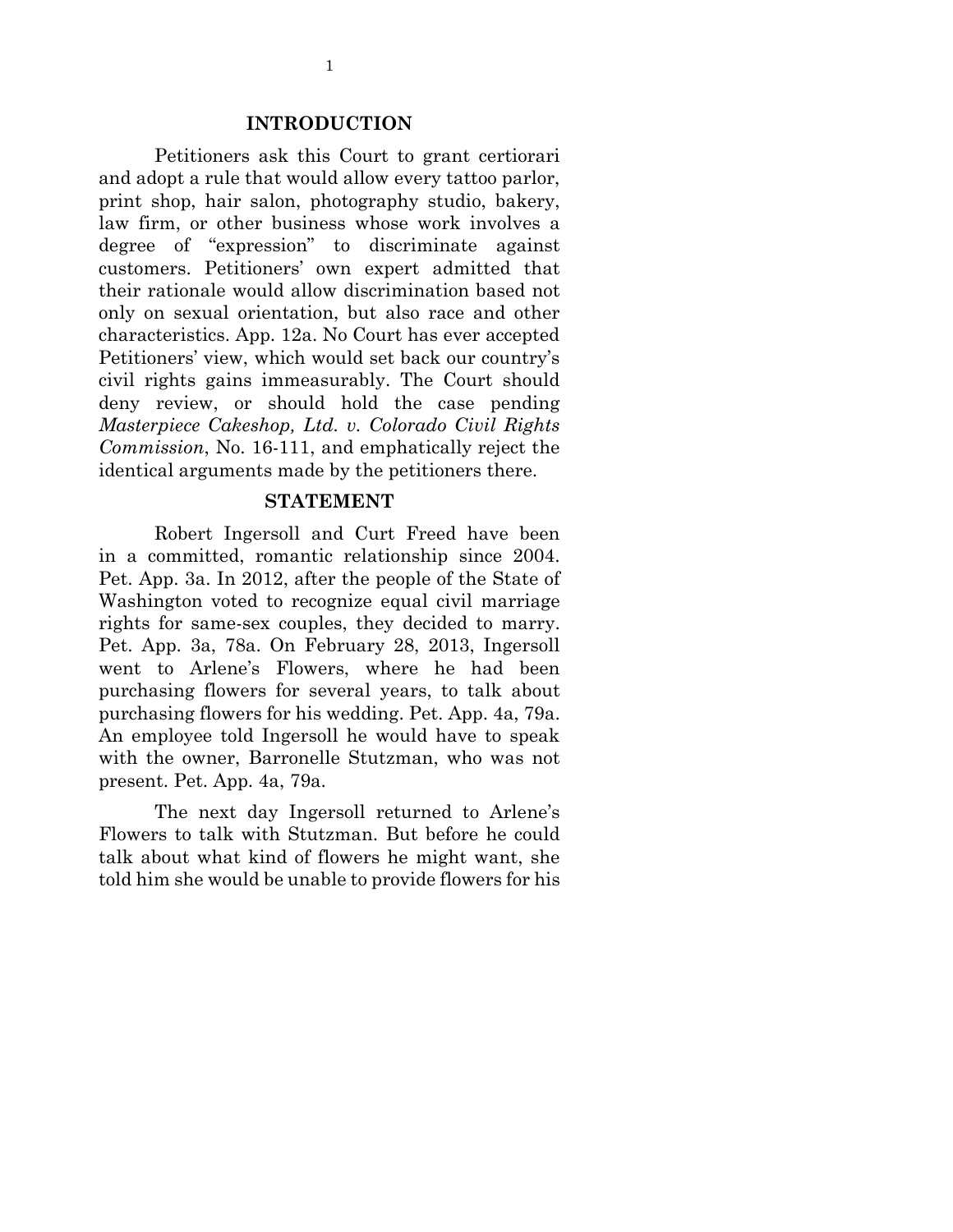wedding because of her religious beliefs. Pet. App. 4a, 79a-81a. There was no mention of custom floral arrangements, no discussion as to whether flowers would be delivered or picked up, and no suggestion that Ingersoll would invite Stutzman to attend or participate in the wedding. Pet. App. 4a, 80a.

Stutzman's refusal to serve Ingersoll led Freed and Ingersoll to change their wedding plans, from a large ceremony in a rented venue to a small ceremony in their home, and to hold their wedding earlier because of their fear of protest. Pet. App. 6a, 78a, 81a.

Though Stutzman refused Ingersoll's request before knowing what he wanted, she later testified that she would have sold bulk flowers or "raw materials" to Ingersoll and Freed, but not a floral arrangement—even if another employee arranged the flowers. Pet. App. 6a. She stated that allowing Arlene's Flowers to provide floral arrangements would be tantamount to endorsing marriage equality for same-sex couples. Pet. App. 6a. Yet she denied that any similar endorsement might result if Arlene's Flowers provided flower arrangements for a Muslim wedding or an atheistic wedding. Pet. App. 7a, 27a. After the exchange with Ingersoll, Stutzman instituted an unwritten policy at Arlene's Flowers that "we don't take same sex marriages." Pet. App. 81a. Stutzman and Arlene's Flowers admitted that the unwritten policy will result in a future denial should another gay or lesbian couple seek their services. Pet. App. 109a.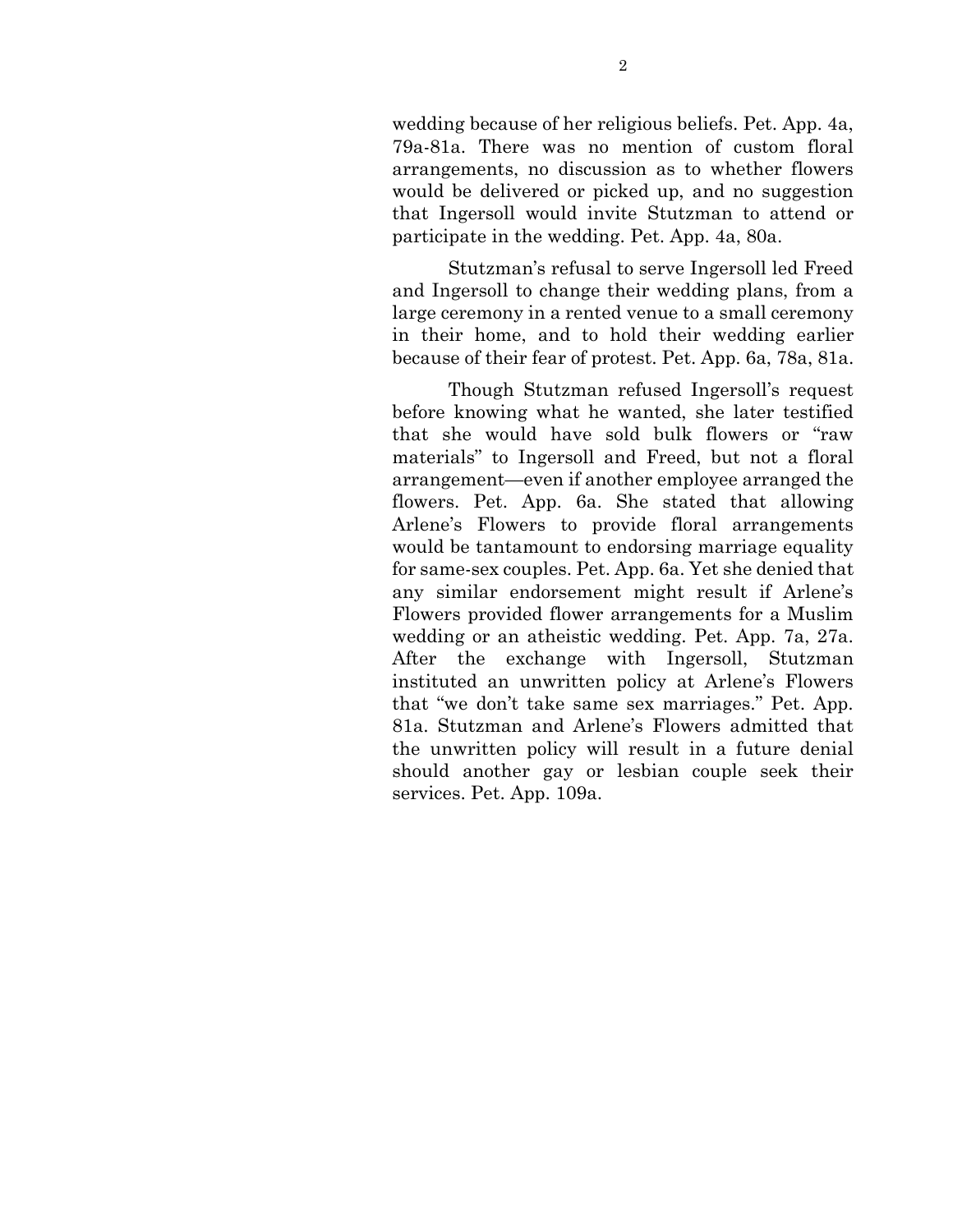When the Washington State Attorney General's Office became aware of Stutzman's refusal to sell flowers to Ingersoll and Freed, it sent her a letter asking her to sign an "Assurance of Discontinuance" to agree, without admitting any violation, that she would not discriminate against customers based on their sexual orientation; the letter also advised that there would be no further formal action or costs against her if she agreed. Pet. App. 7a, 81a-82a. She refused to sign the letter. Pet. App. 7a, 82a.

As a result, on April 9, 2013, the State filed a complaint for injunctive and other relief for violations of Washington's Consumer Protection Act, Wash. Rev. Code 19.86, and the Washington Law Against Discrimination (WLAD), Wash. Rev. Code 49.60, against both Arlene's Flowers and Stutzman. Pet. App. 7a, 82a. Ingersoll and Freed filed a separate action against Arlene's Flowers and Stutzman. Pet. App. 8a, 82a. Stutzman and Arlene's Flowers defended against both actions by claiming that their refusal to serve Ingersoll is protected by the First Amendment's protections for free speech, free association, and free exercise of religion.<sup>1</sup> Pet. App. 7a-8a, 122a. The trial court consolidated the cases, rejected the defenses raised by Stutzman and Arlene's Flowers, and ultimately entered judgment for the plaintiffs and a permanent injunction. Pet. App. 8a-

1

<sup>1</sup> Stutzman and Arlene's Flowers also raised defenses under the Fourteenth Amendment, Pet. App. 143a, the Washington Constitution, Pet. App. 133a, 146a, and on various other state law grounds, Pet. App. 156a-57a. They argue only the First Amendment defenses in their Petition. Pet. i.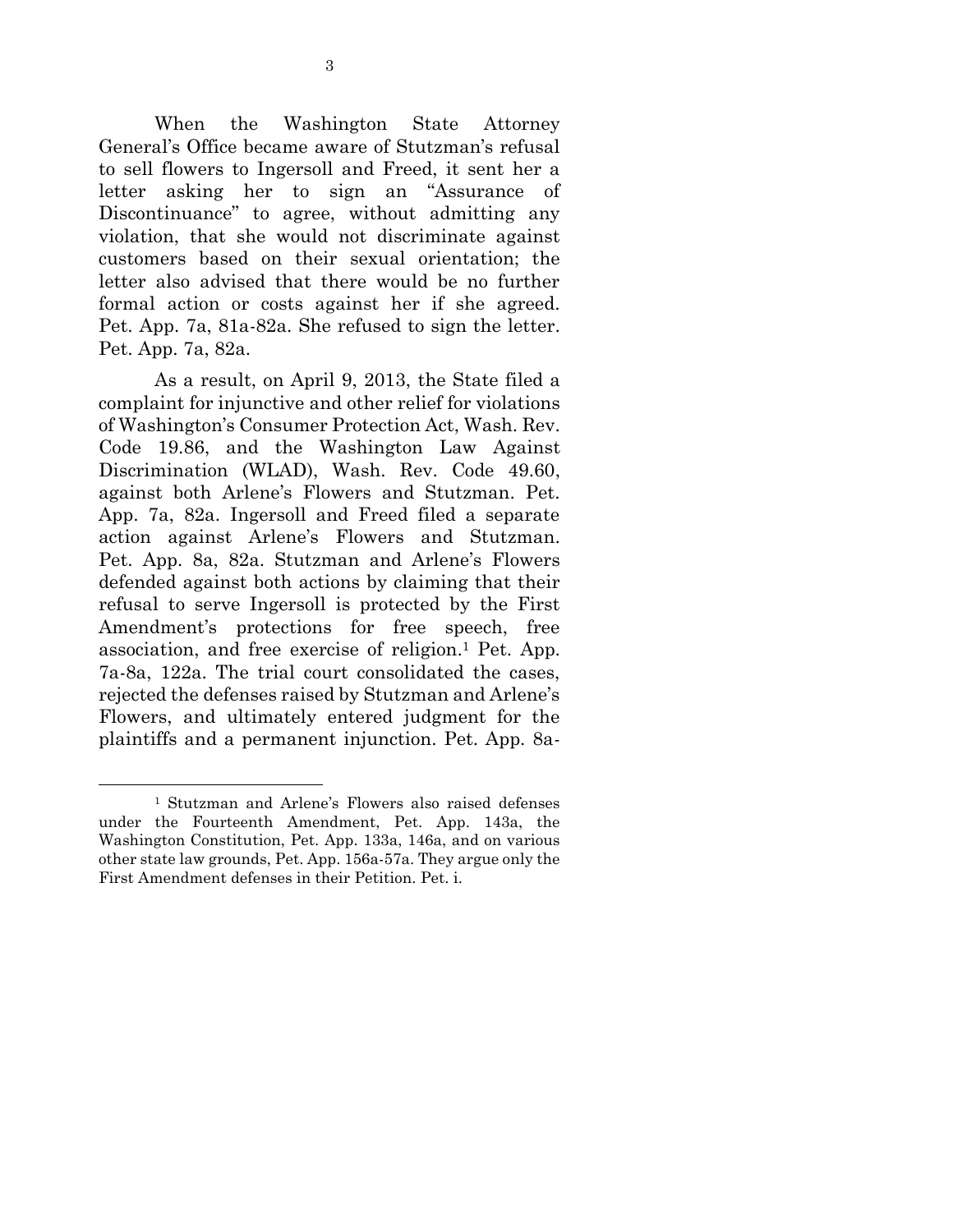9a, 58a-63a, 64a-68a, 69a-153a, 154a-203a. The injunctions prohibit Arlene's Flowers and Stutzman from discriminating, based on sexual orientation, in the sale of any goods or services they offer the public. Pet. App. 66a. They do not require Arlene's Flowers or Stutzman to sell any particular goods or services, such as wedding flowers. Pet. App. 66a.

The Washington Supreme Court affirmed in a unanimous decision entered February 16, 2017. Pet. App. 1a-57a. The court carefully reviewed this Court's decisions according free speech protection for conduct and found that they all dealt with conduct that was clearly expressive in and of itself, without further explanation. Pet. App. 30a-31a. The court found that the sale of floral arrangements does not fall within this category. Pet. App. 25a-27a (citing *Spence v. Washington*, 418 U.S. 405, 410-11 (1974) (per curiam); *Rumsfeld v. Forum for Acad. & Institutional Rights, Inc. (FAIR)*, 547 U.S. 47, 64 (2006)).

The Washington Supreme Court rejected Stutzman's free exercise claim, holding that Washington's Law Against Discrimination is both neutral and generally applicable under *Employment Division, Department of Human Resources of Oregon v. Smith*, 494 U.S. 872 (1990), and *Church of the Lukumi Babalu Aye, Inc. v. City of Hialeah*, 508 U.S. 520 (1993). Pet. App. 34a-40a. Relying on those decisions, the court applied rational basis review and held that the WLAD is rationally related to the government's legitimate interest in ensuring equal access to public accommodations. Pet. App. 40a. But the court also explained that the WLAD would survive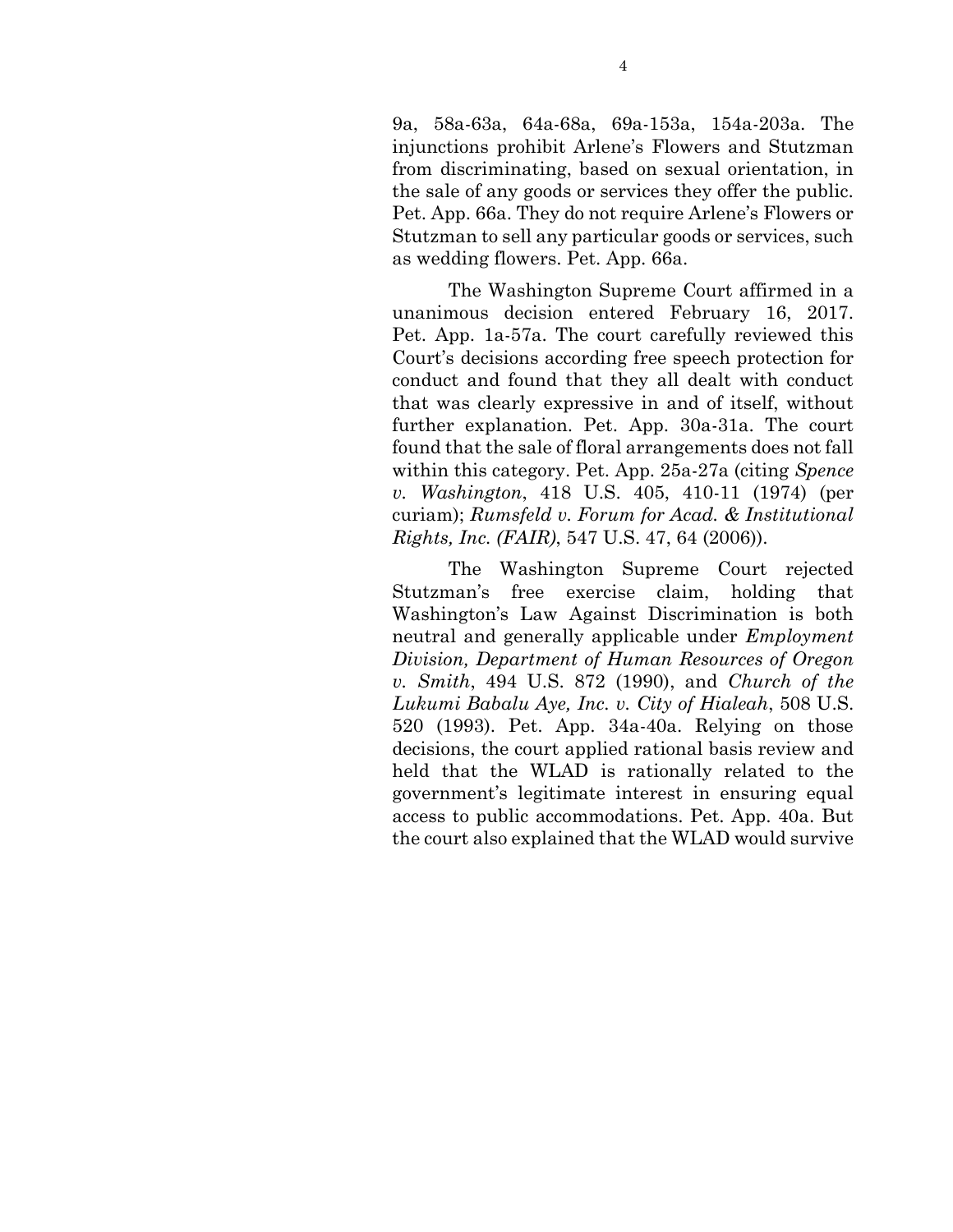even if strict scrutiny applied. Pet. App. 47a-51a. It described the government's compelling interest in eliminating discrimination in public accommodations and found there is no less restrictive means available to achieve that goal than to prohibit such discrimination. Pet. App. 47a-51a. The court explained that public accommodations laws do not simply guarantee access to goods or services. "[T]hey serve a broader societal purpose: eradicating barriers to the equal treatment of all citizens in the commercial marketplace. Were we to carve out a patchwork of exceptions for ostensibly justified discrimination that purpose would be fatally undermined." Pet. App. 51a (footnote omitted).

In this context, the court also rejected Stutzman's argument that Ingersoll was not harmed by her refusal to serve him, since other florists were willing to serve him. Pet. App. 50a-51a. It agreed with Ingersoll and Freed that "[t]his case is no more about access to flowers than civil rights cases in the 1960s were about access to sandwiches." Pet. App. 51a (quoting Br. of Resp'ts Ingersoll and Freed at 32).

The Washington Supreme Court found no authority to support Stutzman's free association claim. Pet. App. 52a-53a. She relied exclusively on cases addressing membership in private clubs, which the court found inapposite. Pet. App. 52a. The court rejected Stutzman's claim because it found no decision by this Court holding that a commercial enterprise, open to the general public, is an "expressive association" for purposes of First Amendment protections. Pet. App. 53a.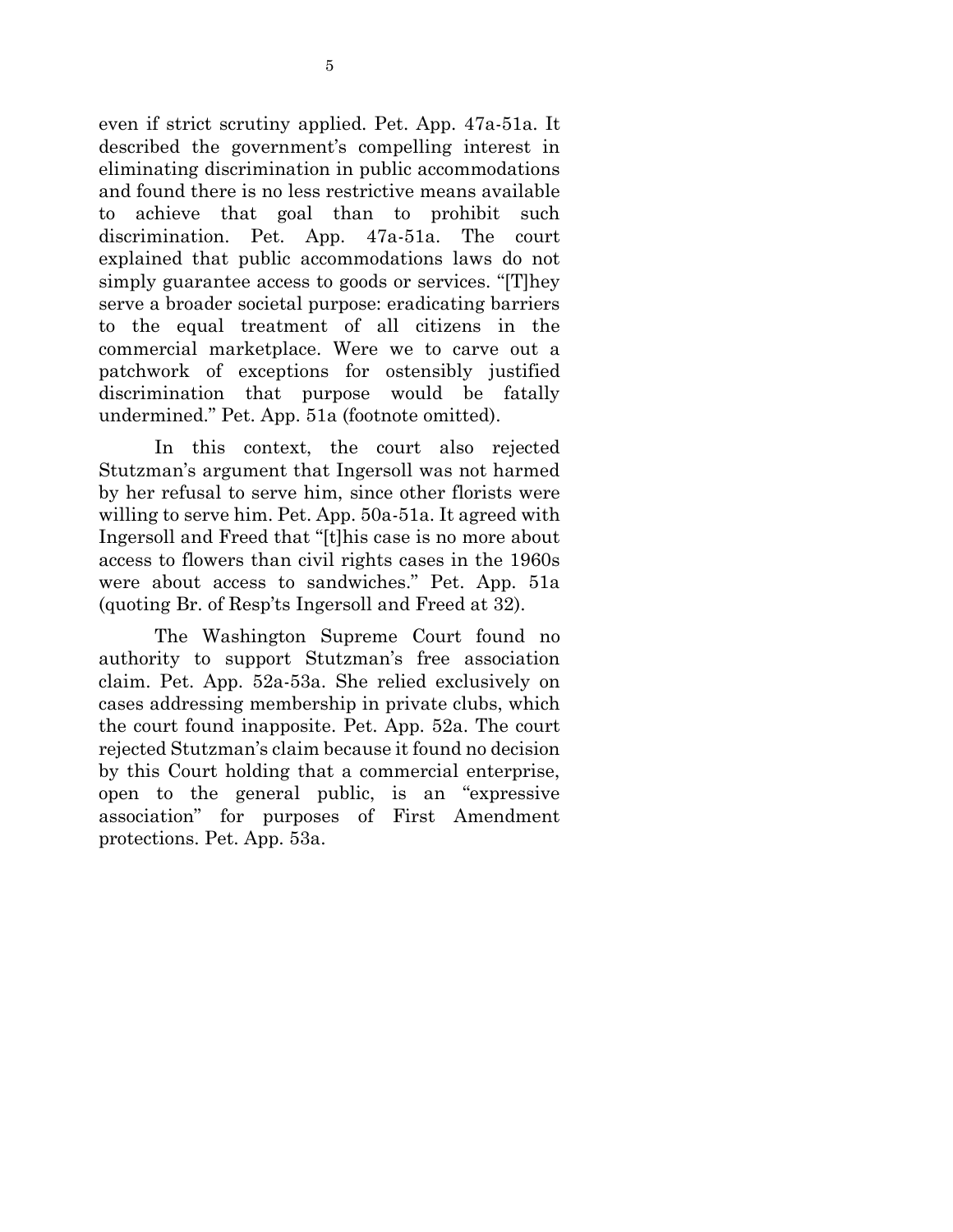Finally, the court rejected Stutzman's attempt to invoke the "hybrid rights" doctrine because she had not demonstrated that her rights to speech and association were burdened by the WLAD. Pet. App. 53a-54a. The court also reiterated its earlier conclusion that even if strict scrutiny applied, the WLAD satisfied that standard. Pet. App. 54a.

#### **REASONS FOR DENYING THE PETITION**

#### **A. Petitioners Misrepresent the Facts and the Questions Presented**

Petitioners ask this Court to grant certiorari based on multiple misrepresentations about the facts and thus about what questions are truly presented. The Court should decline.

First, Petitioners claim that this case presents questions about "the creation and sale of *custom floral arrangements*," a claim that is central to their arguments. Pet. i (emphasis added). But in reality, Stutzman refused to serve Ingersoll before she had any idea what he wanted, Pet. App. 4a, 79a-81a, and if she had spoken to him, she would have learned that he was considering buying unarranged flowers, App. 6a-7a. They never had that conversation because she refused to serve a gay couple for their wedding, period, regardless of what they wanted. App. 6a-7a. The question Petitioners claim is presented is thus not at issue. The Court should decline to address this hypothetical.

Similarly, Petitioners repeatedly claim that if Stutzman had served Ingersoll, she would have been required to "attend and participate in" the wedding. Pet. 10; *see also* Pet. i, 2, 15, 36. But Ingersoll never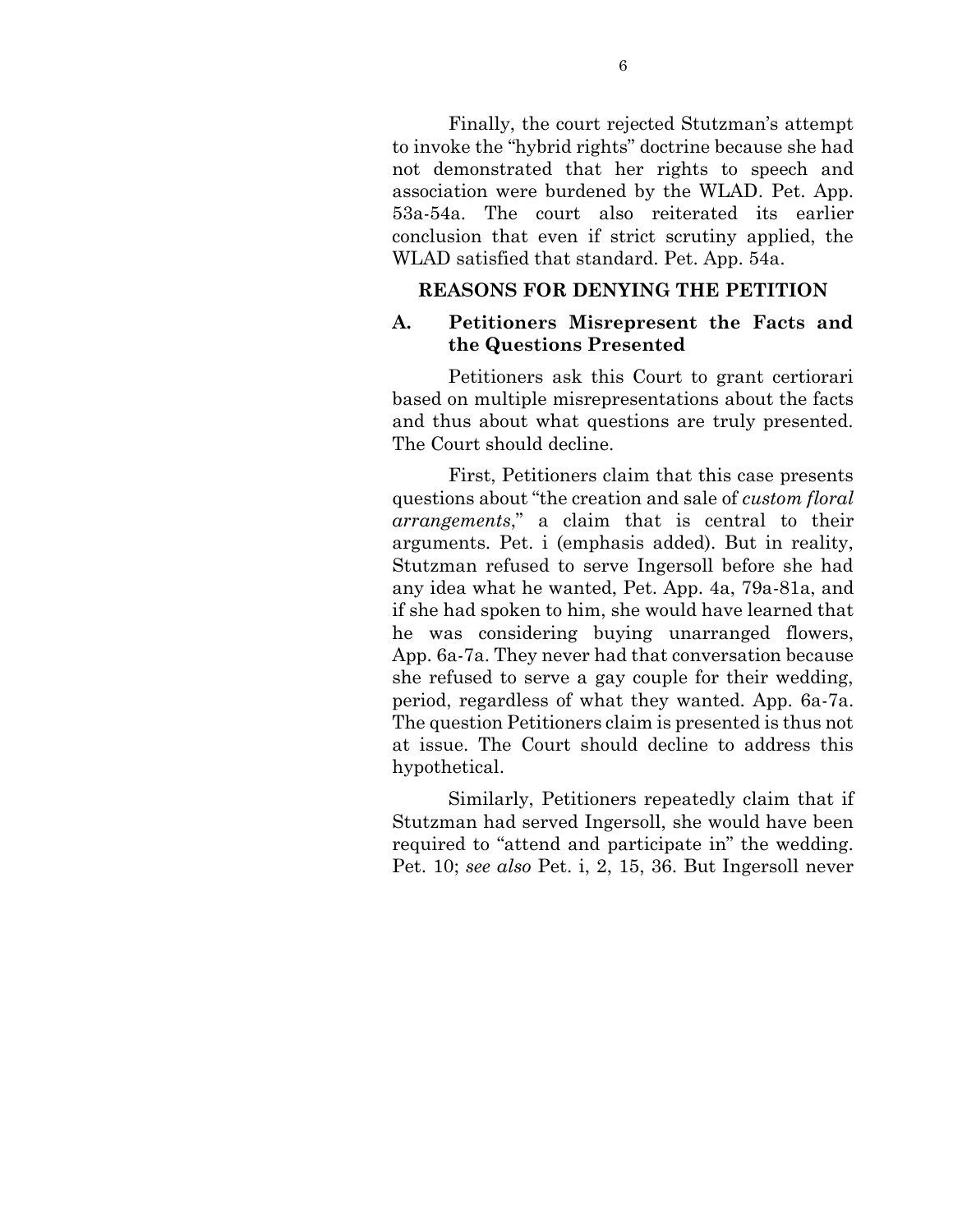asked her to do anything of the sort. Pet. App. 4a, 80a. Again, this aspect of the questions presented is entirely hypothetical.

Petitioners also assert that Stutzman "does not engage in sexual orientation discrimination," because although she refuses to serve gays and lesbians for their weddings, she "hires LGBT employees and serves LGBT clients" for other events. Pet. 2. This argument merits repudiation, not certiorari. If an employer said: "I am happy to hire women, just not as managers," or a photographer said: "I am happy to serve interracial couples, just not for their weddings," everyone would recognize that their behavior was still discrimination. The same is true here. *See, e.g.*, *Elane Photography, LLC v. Willock*, 309 P.3d 53, 62 (N.M. 2013) (explaining that if a restaurant offers a full menu to male customers, it would be absurd to allow it to "refuse to serve entrees to women, even if it will serve them appetizers") , *cert. denied*, 134 S. Ct. 1787 (2014); *Craig v. Masterpiece Cakeshop, Inc.*, 370 P.3d 272, 282 (Colo. App. 2015), *cert. granted* (June 26, 2017); *In re Gifford v. McCarthy*, 137 A.D.3d 30, 37-38 (N.Y. App. Div. 2016) (citing *Batavia Lodge 196, Loyal Order of Moose v. New York State Div. of Human Rights*, 35 N.Y.2d 143, 145 (1974) (which addressed a lodge where African Americans were allowed onto the premises but were refused service at the bar inside)).

Finally, Petitioners claim that "the state has defamed [Stutzman] as a bigot, threatened to strip away everything she owns, and effectively excluded her and all like-minded people of faith from the State's 'economic life.'" Pet. 36. This is just false, and the Court should not reward such hyperbole.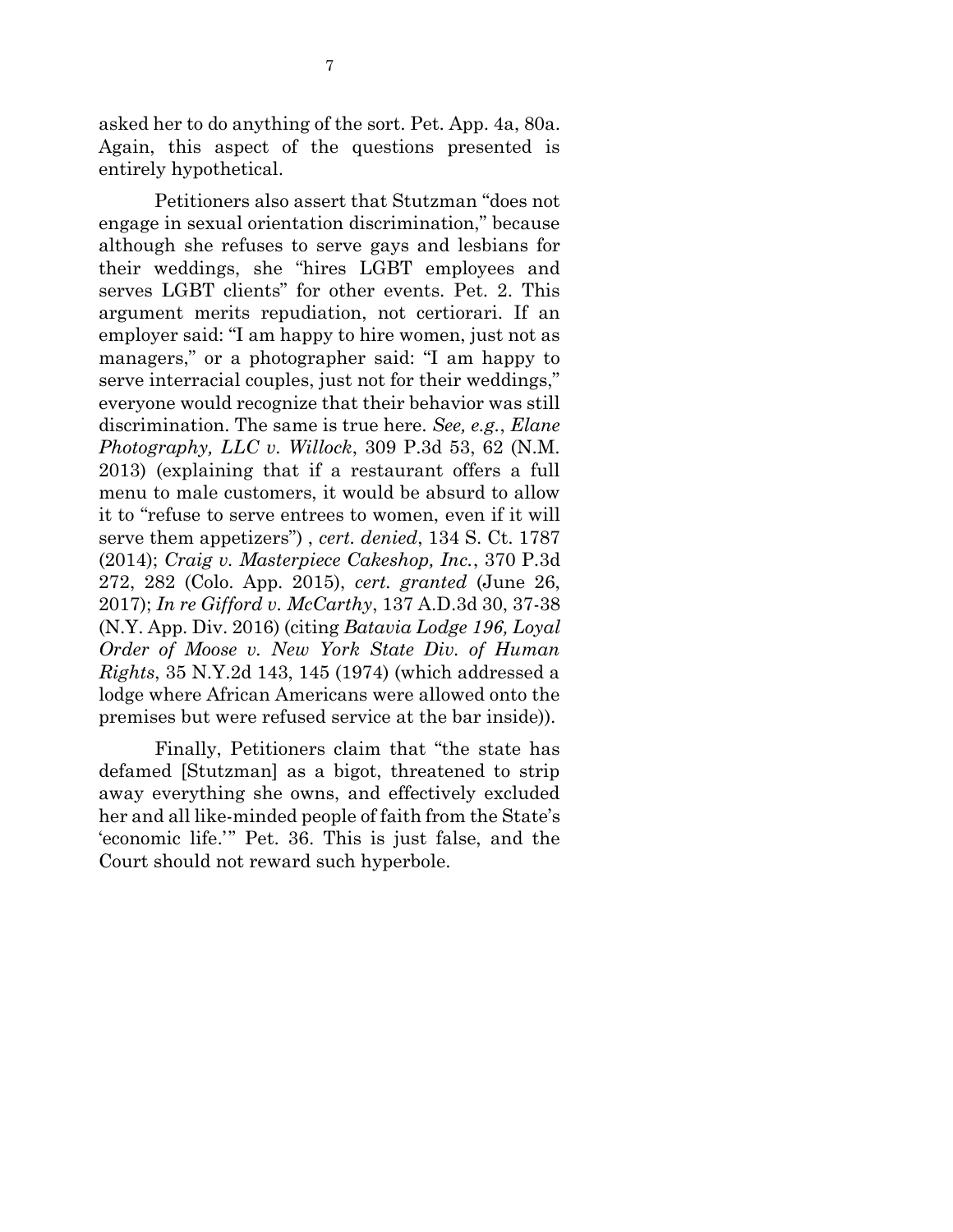The State first asked Stutzman to stop discriminating in a private letter, promising to take no further action against her if she agreed. She refused. Pet. App. 7a, 81a-82a. And although the State could have sought up to \$2,000 in penalties and the full amount of its attorney fees, Wash. Rev. Code § 19.86.080, .140, the Attorney General requested and was awarded only \$1 in attorney fees and a \$1,000 penalty. Pet. App. 62a. The State seeks Stutzman's compliance with its laws against discrimination, not her economic ruin.

Most importantly, the State is not seeking to exclude Stutzman or other people of faith from economic life. Stutzman has multiple options that would allow her to continue her business, comply with state law, and follow her religious beliefs. For example, selling wedding flowers constitutes only about three percent of Stutzman's business. App. 1a-3a. If she simply stopped selling wedding flowers, she would be under no obligation to provide wedding flowers to gay and lesbian couples, because she would not offer that service to anyone. She has taken this option since this case began in 2013, declining to sell wedding flowers altogether, and she remains in business today. App. 10a-11a. If she is unwilling to continue foregoing this small portion of her business, she could also simply delegate the task of creating arrangements for all weddings to her employees, several of whom have no religious objection to providing wedding flowers to gay and lesbian couples. *See* App. 3a-6a, 8a-9a. In short, Washington law very much allows Stutzman to participate in economic life, it simply prohibits her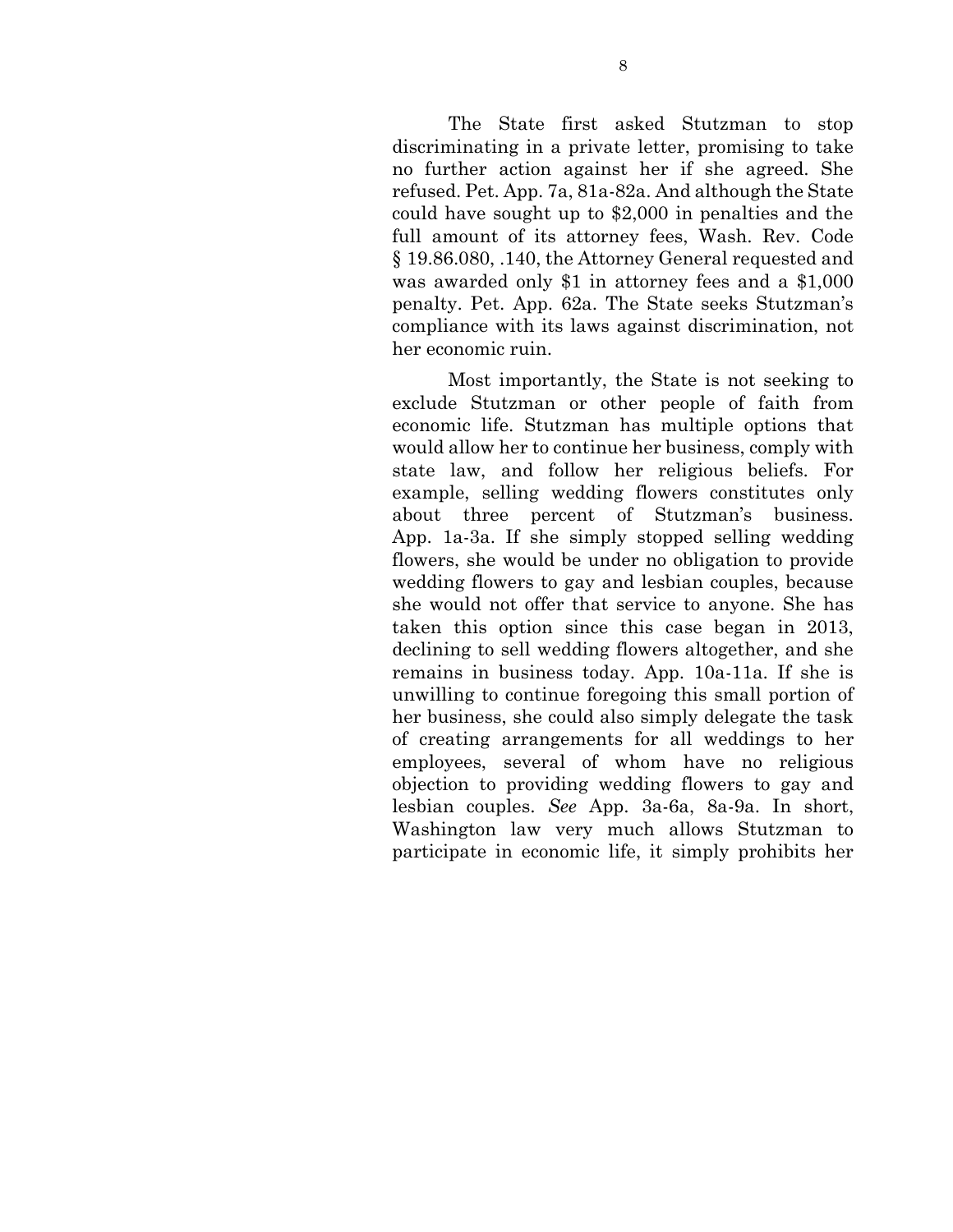from discriminating in the sale of goods or services that she chooses to offer the public.

**B. There is No Conflict to Resolve Because No Court Has Ever Adopted the Extreme Position Petitioners Advance Here**

### **1. State Appellate Courts Have Uniformly Rejected Petitioners' Arguments, and for Good Reason**

In recent years, there have been multiple challenges to state antidiscrimination statutes based on arguments similar to Petitioners'. Business owners operating places of public accommodation ranging from ballrooms to bed and breakfasts have asserted that the First Amendment requires States to allow them to refuse to serve gay and lesbian people.<sup>2</sup> Several cases have involved the refusal to provide wedding services, including venues, invitations, photography, cakes, and flowers.<sup>3</sup>

Courts in these cases have uniformly rejected the argument that "expression" in various weddingrelated occupations allows these business owners to

 $\overline{a}$ 

<sup>2</sup> *E.g.*, *In re Gifford v. McCarthy*, 137 A.D.3d 30 (N.Y. App. Div. 2016); *Cervelli v. Aloha Bed & Breakfast*, Civ. No. 11-1-3103-12 ECN, 2013 WL 1614105 (Haw. Cir. Ct. Mar. 28, 2013), *review pending* (Haw. Ct. App. Case No. CAAP-13-0000806).

<sup>3</sup> *E.g.*, *Brush & Nib Studio, LC v. City of Phoenix*, CV 2016-052251 (Superior Court of Arizona, Maricopa County, Sept. 16, 2016) (invitations); *Bernstein v. Ocean Grove Camp Meeting Ass'n*, OAG Dkt. No. CRT 6145-09, DCR Dkt. No. PN34XB-03008 (N.J. OAG Civ. Rights Div. Order Oct. 23 2012) (venue).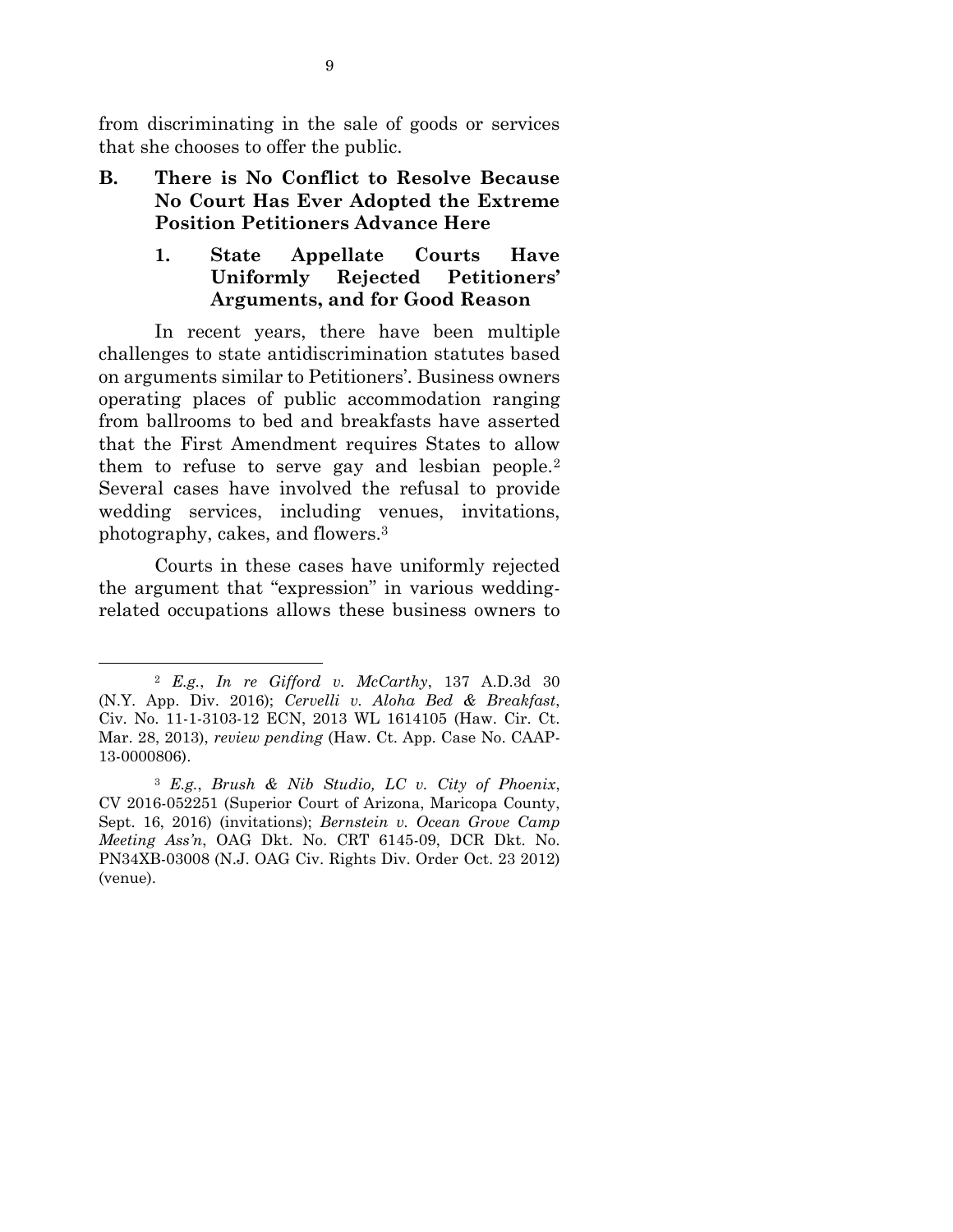deny service to gay and lesbian people. *See, e.g.*, *Elane Photography*, 309 P.3d 53; *In re Gifford*, 137 A.D.3d 30; *Masterpiece Cakeshop*, 370 P.3d 272. Courts have rejected this argument based not only on this Court's precedent, but also the untenable and bizarre consequences that follow from Petitioners' view.

To begin with, courts have recognized that accepting Petitioners' view would mean that any place of public accommodation that can claim its work involves expression—from tattoo parlors to lawyers, architects to hair salons—could turn customers away because of who they are. *E.g.*, *Elane Photography*, 309 P.3d at 71-72; *see also Hishon v. King & Spalding*, 467 U.S. 69, 71-73 (1984). Courts will be put in the impossible position of choosing which businesses are sufficiently "expressive" to obtain this right to discriminate. *See, e.g.*, *Elane Photography*, 309 P.3d at 71 ("Courts cannot be in the business of deciding which businesses are sufficiently artistic to warrant exemptions from antidiscrimination laws.").

Courts have also uniformly rejected Petitioners' insidious suggestion that their discrimination is benign because other nearby businesses are willing to serve gay customers for their weddings. Pet. 1, 10-11 (discussing referral to nearby florists). This misguided argument ignores one of the crucial purposes of antidiscrimination laws. Such laws are not merely about access to goods and services, but about protecting all Americans from the "serious social and personal harms" of being told they are not deserving of equal treatment. *Roberts v. U.S. Jaycees*, 468 U.S. 609, 625 (1984); *see also, e.g.*, *id.* at 625 (recognizing that discrimination "deprives persons of their individual dignity"; and noting "the deprivation of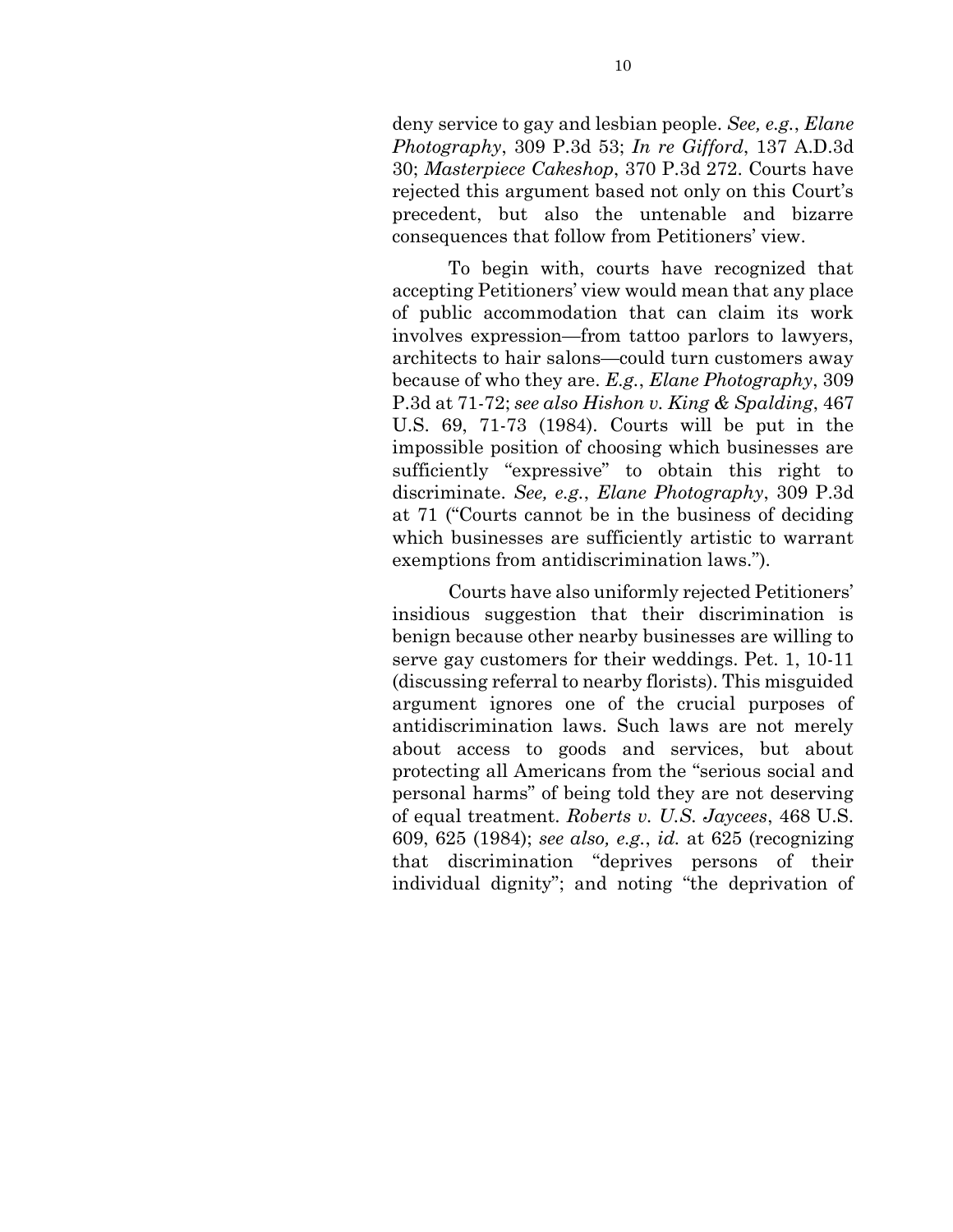personal dignity that surely accompanies denials of equal access to public establishments" (quoting *Heart of Atlanta Motel, Inc. v. United States*, 379 U.S. 241, 250 (1964))). That is why the Washington Supreme Court "emphatically reject[ed] this argument," saying, "[t]his case is no more about access to flowers than civil rights cases in the 1960s were about access to sandwiches." Pet. App. 51a (alteration by the Court) (quoting Br. of Resp'ts Ingersoll and Freed at 32).

In short, there is no disagreement in the courts about the central claims in this case, and with good reason: accepting Petitioners' view would roll back a century of progress our country has made in seeking to eradicate discrimination.

# **2. The Washington Supreme Court's Free Speech Analysis Creates No Conflict**

Petitioners claim that the Washington Supreme Court created a conflict with other courts because it should first have asked whether "flower arrangements" qualify as "pure speech." Pet. 18-21. They then claim that other courts would have concluded that flower arrangements are pure speech, rather than applying the test from *Spence v. Washington*, 418 U.S. 405 (1974), to evaluate whether conduct is inherently expressive. Pet. 21-28. But Petitioners' whole argument starts from a mistaken premise, and their alleged conflicts are thus illusory.

Washington law does not regulate flower arrangements. It does not say how flowers may be arranged, require anyone to arrange flowers, or prohibit anyone from arranging flowers (unlike, for example, the cases Petitioners cite that address local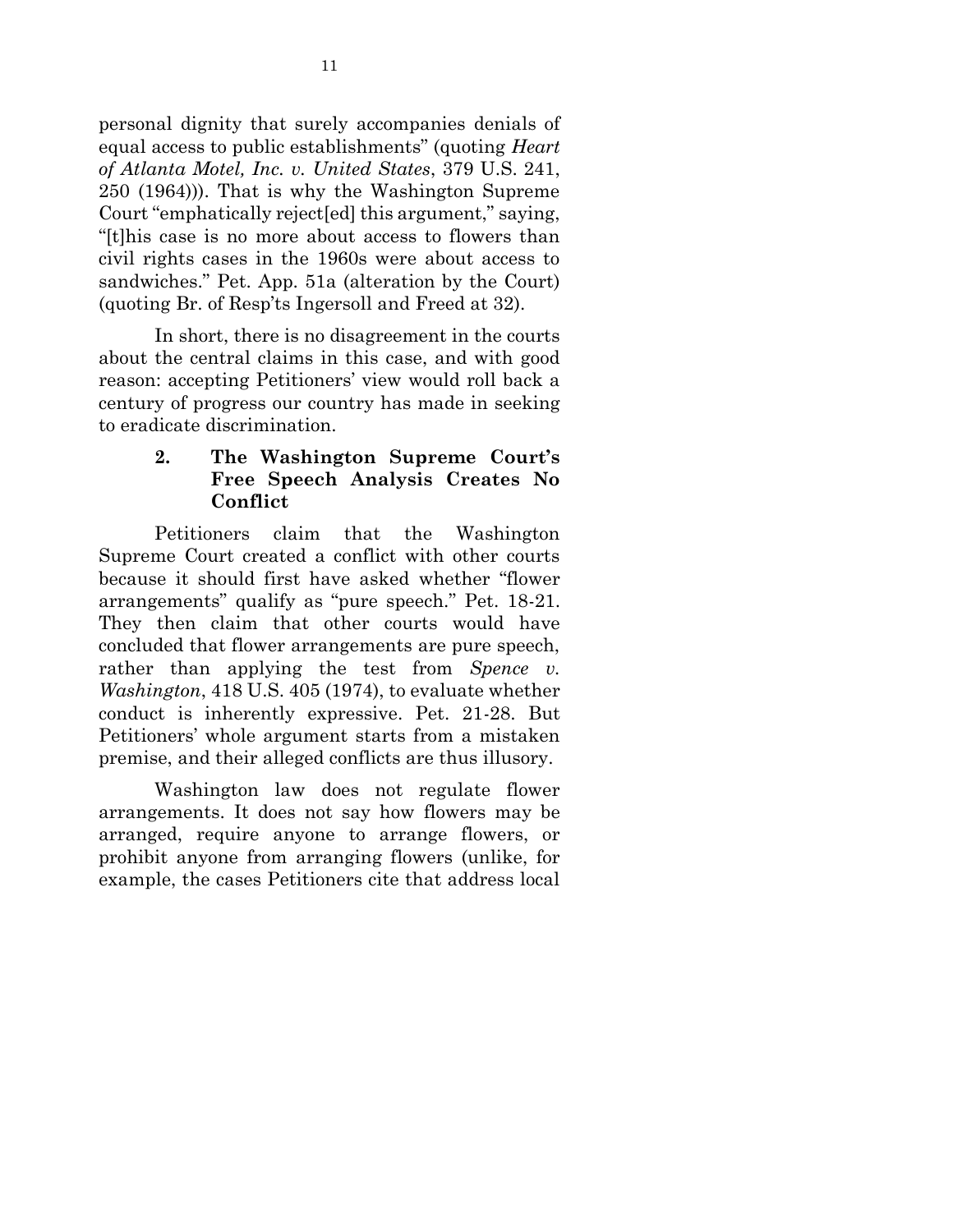ordinances banning tattoo parlors4). It simply says that if a person chooses to sell flower arrangements or other goods, she cannot reject customers based on their race, religion, or sexual orientation. Wash. Rev. Code § 49.60.215; Wash. Rev. Code § 49.60.030(1).

The Washington Supreme Court therefore correctly recognized that "the regulated activity at issue in this case" is not the arranging of flowers, but rather "Stutzman's sale of wedding floral arrangements." Pet. App. 25a; Pet. App. 24a (explaining that "the conduct at issue here" is Petitioners' "commercial sale of floral wedding arrangements"). The Court went on to assess whether this "regulated activity" qualifies as "expressive conduct," correctly concluding that it does not. Pet. App. 25a.

Contrary to Petitioners' claims, this approach is entirely consistent with *Rumsfeld v. Forum for Academic & Institutional Rights (FAIR)*, 547 U.S. 47 (2006), which addressed a federal law—the Solomon Amendment—that required universities to give military recruiters the same access to students that they gave other recruiters. Petitioners claim that "no pure speech was directly at issue in that case," which was why the Court asked whether the universities' conduct was inherently expressive. Pet. 20. That argument is untenable. This Court's opinion made clear that the "recruiting assistance provided by the schools often include[d] elements of speech," such as sending emails or posting flyers. *FAIR*, 547 U.S. at

l

<sup>4</sup> *See* Pet. 25-26 (citing *Anderson v. City of Hermosa Beach*, 621 F.3d 1051 (9th Cir. 2010); *Buehrle v. City of Key West*, 813 F.3d 973 (11th Cir. 2015)).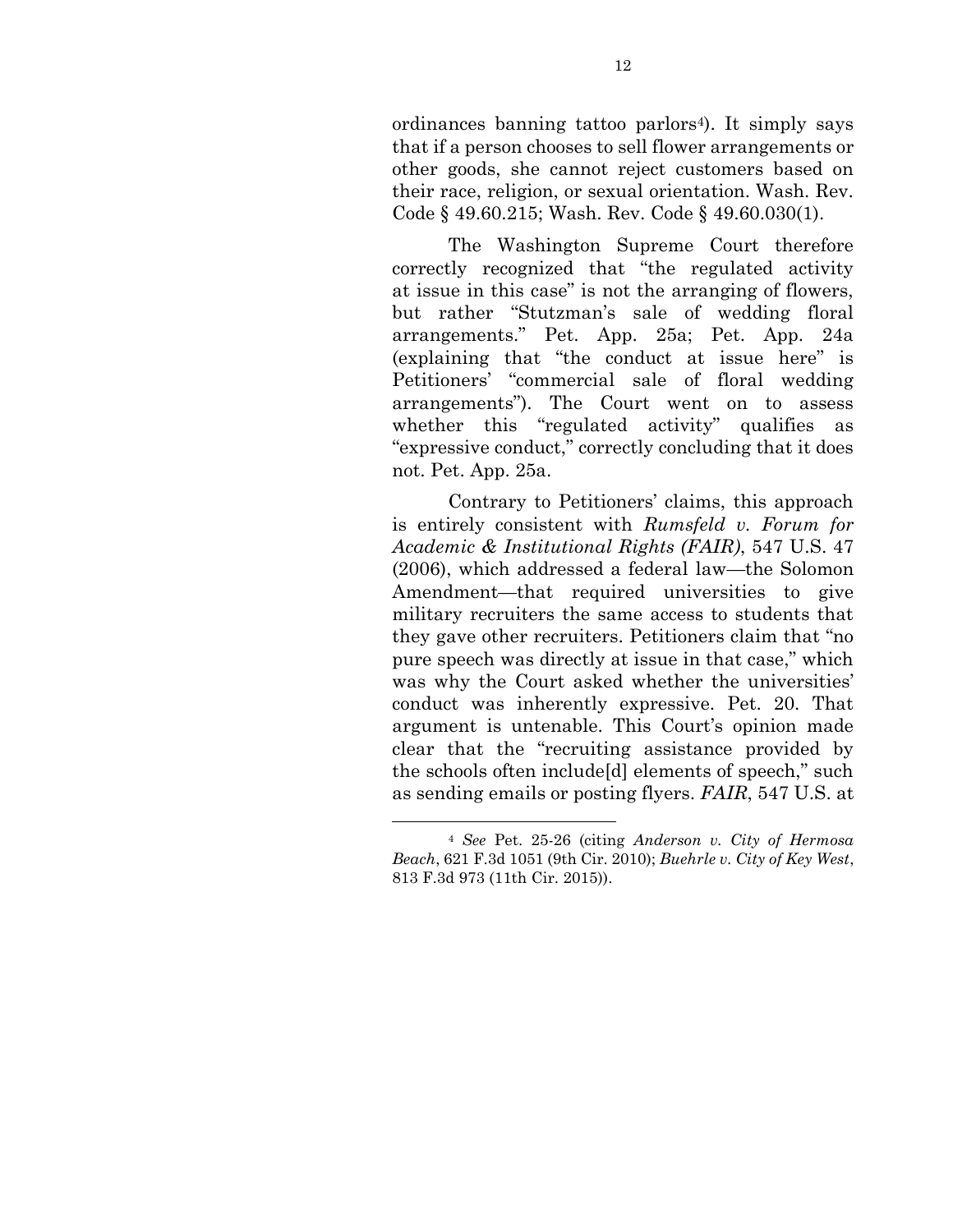61. Nonetheless, the Court held that the law was best analyzed as a "regulation of conduct." *FAIR*, 547 U.S. at 62 ("The compelled speech to which the law schools point is plainly incidental to the Solomon Amendment's regulation of conduct . . . ."). The law was best analyzed as a regulation of conduct because "[t]he Solomon Amendment . . . does not dictate the content of the [universities'] speech at all, which is only 'compelled' if, and to the extent, the school provides such speech for other recruiters." *Id.* at 62. The same is true here. Even if flowers are "pure speech," Washington law does not "dictate the content" of Petitioners' flowers at all, but rather simply requires that they be provided equally. Indeed, the *FAIR* Court used antidiscrimination laws like the WLAD as an example of the type of law that should be analyzed the same way, saying: "Congress, for example, can prohibit employers from discriminating in hiring on the basis of race. The fact that this will require an employer to take down a sign reading 'White Applicants Only' hardly means that the law should be analyzed as one regulating the employer's speech rather than conduct." *Id.*

Cases addressing whether abstract painting or other art forms can qualify as pure speech are thus utterly inapposite, and the Washington Supreme Court did not disagree with any of their conclusions. Pet. 22-24. If antidiscrimination laws are best analyzed as regulations of conduct, even when they require a business owner to take down a sign or speak certain words (e.g., to speak to a customer they would prefer not to serve), the Washington court's approach here was plainly correct.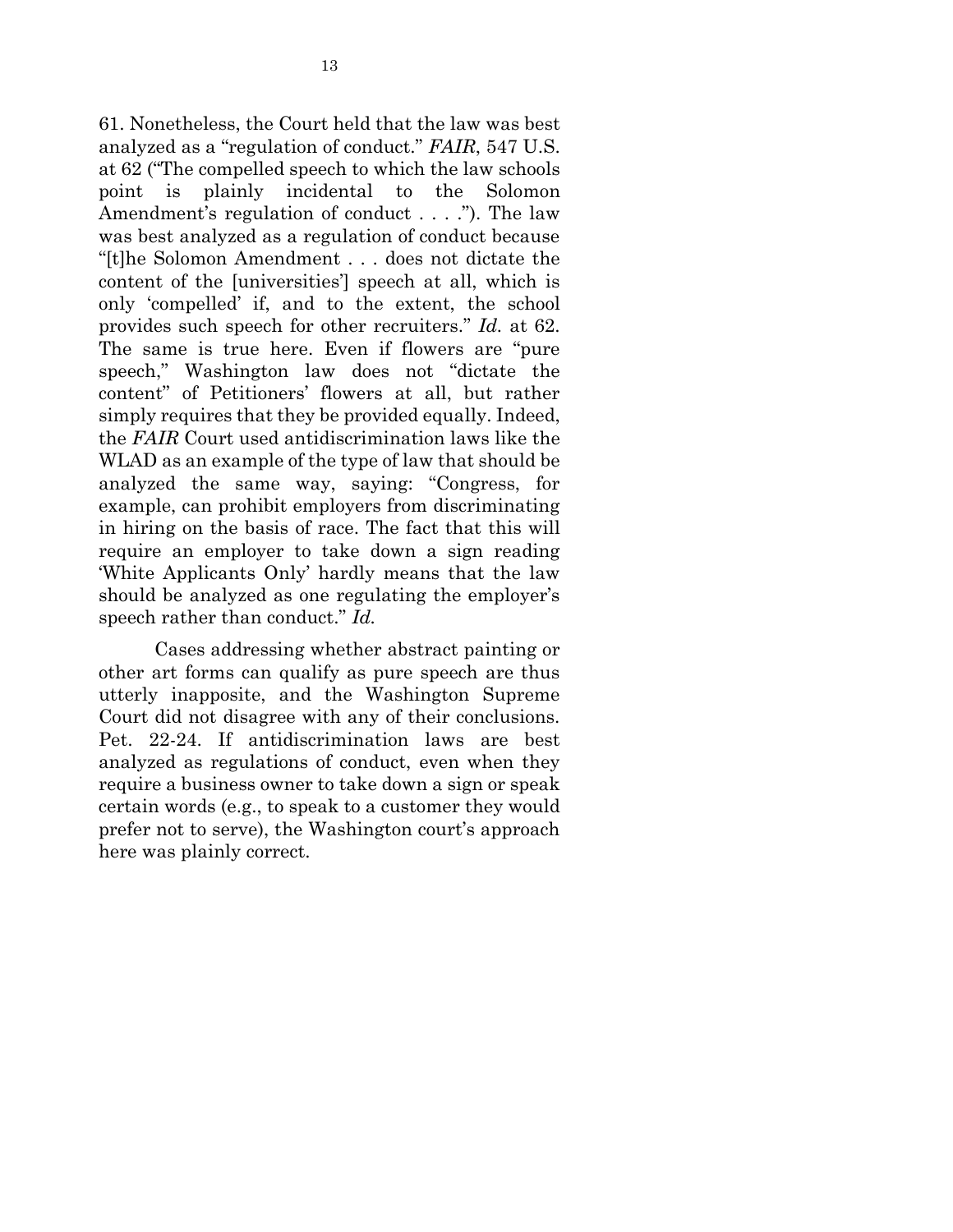The *FAIR* Court reemphasized that this was the right approach when it considered whether the universities were being forced to convey another's message with which they disagreed. Rather than asking whether the emails or flyers the universities had to distribute were pure speech (which they obviously were), the Court held that the universities' "*decision to allow recruiters on campus* is not inherently expressive." *FAIR*, 547 U.S. at 64 (emphasis added). By the same token here, regardless of whether flower arrangements themselves are pure speech, Petitioners' decision to serve certain customers is neither pure speech nor inherently expressive. As the Washington court explained: "The decision to either provide or refuse to provide flowers for a wedding does not inherently express a message about that wedding. As Stutzman acknowledged at deposition, providing flowers for a wedding between Muslims would not necessarily constitute an endorsement of Islam, nor would providing flowers for an atheist couple endorse atheism." Pet. App. 27a.

Petitioners' objection to the Washington court's application of the *Spence* expressive conduct test is thus entirely misplaced. Pet. 24-28. The Washington court applied that test just like the *FAIR* Court: after concluding that the laws at issue were best viewed as regulating Petitioners' conduct. That approach was not only consistent with *FAIR*, it was compelled by it. *See FAIR*, 547 U.S. at 62 (explaining that antidiscrimination laws are best viewed as regulating conduct).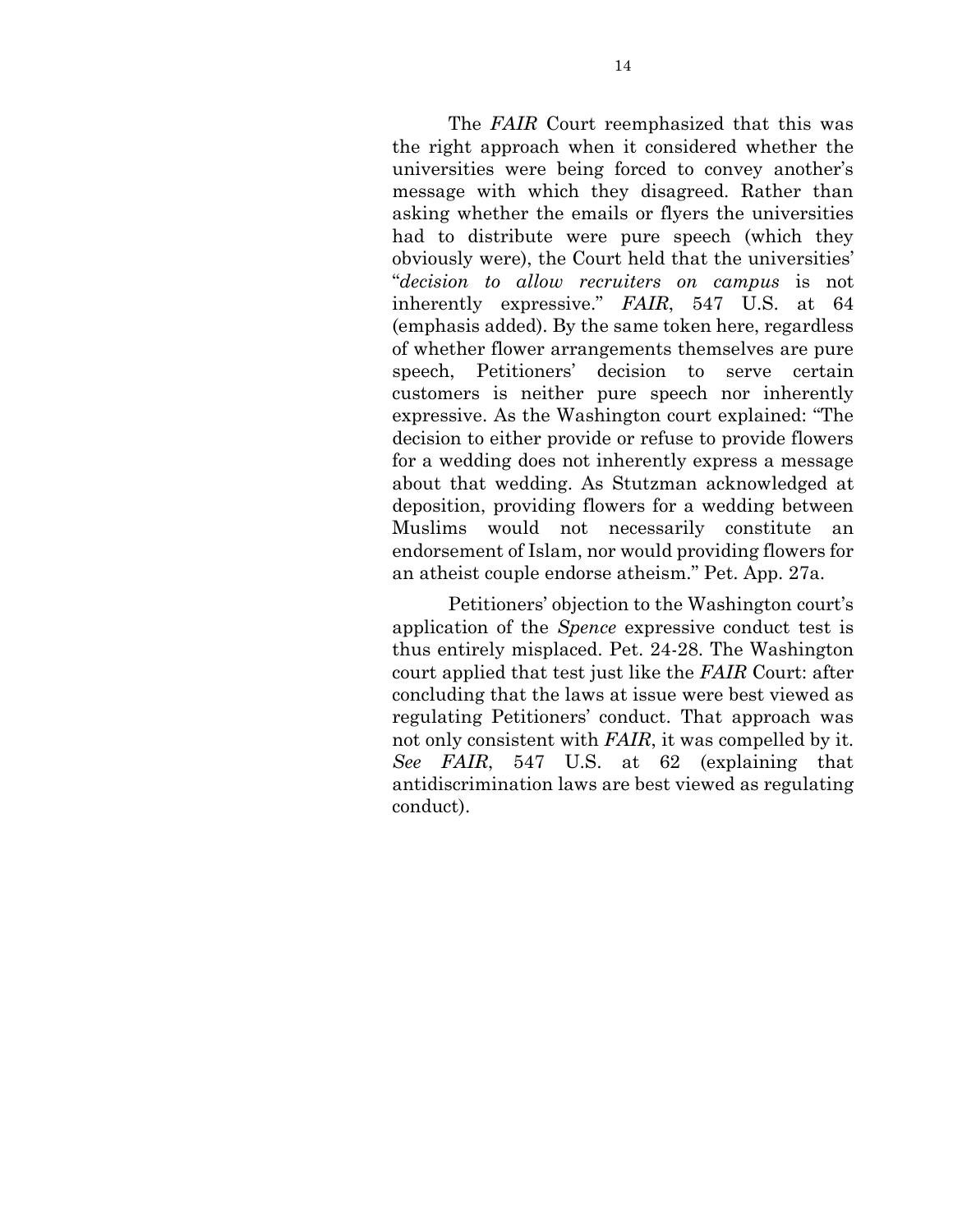Petitioners also claim a conflict because they say the Washington Supreme Court held that speech is entitled to less protection when created for profit. Pet. 28. That is not what the court held. The court simply held that the State was not regulating how Stutzman designed flowers, but how she sold them. Pet. App. 24a, 25a ("[T]he regulated activity at issue in this case [is] Stutzman's sale of wedding floral arrangements . . . ."). This distinction is critical because it highlights that the WLAD is not only viewpoint and content neutral—it is not targeted at speech at all. It simply prohibits Petitioners from refusing to serve people on the basis of their sexual orientation.

Finally, Petitioners' contention that the Washington court's holding conflicts with *Hurley v. Irish-American Gay, Lesbian & Bisexual Group of Boston*, 515 U.S. 557 (1995), fails. As the Washington court noted, in *Hurley* the state was treating a parade itself as a place of "public accommodation." Pet. App. 29a. "The Court noted that the parade's 'inherent expressiveness' distinguished it from the places traditionally subject to public accommodations laws—places that provide 'publicly available goods, privileges, and services.' *Hurley* is therefore unavailing to Stutzman: her store is the kind of public accommodation that has traditionally been subject to antidiscrimination laws." Pet. App. 29a (citation omitted) (quoting *Hurley*, 515 U.S. at 568-72). In short, while Petitioners are correct that *Hurley*'s holding "boils down to the choice of a speaker not to propound a particular point of view," Pet. 31 (quoting *Hurley*, 515 U.S. at 575), that choice simply is not at stake here. Requiring Petitioners to serve customers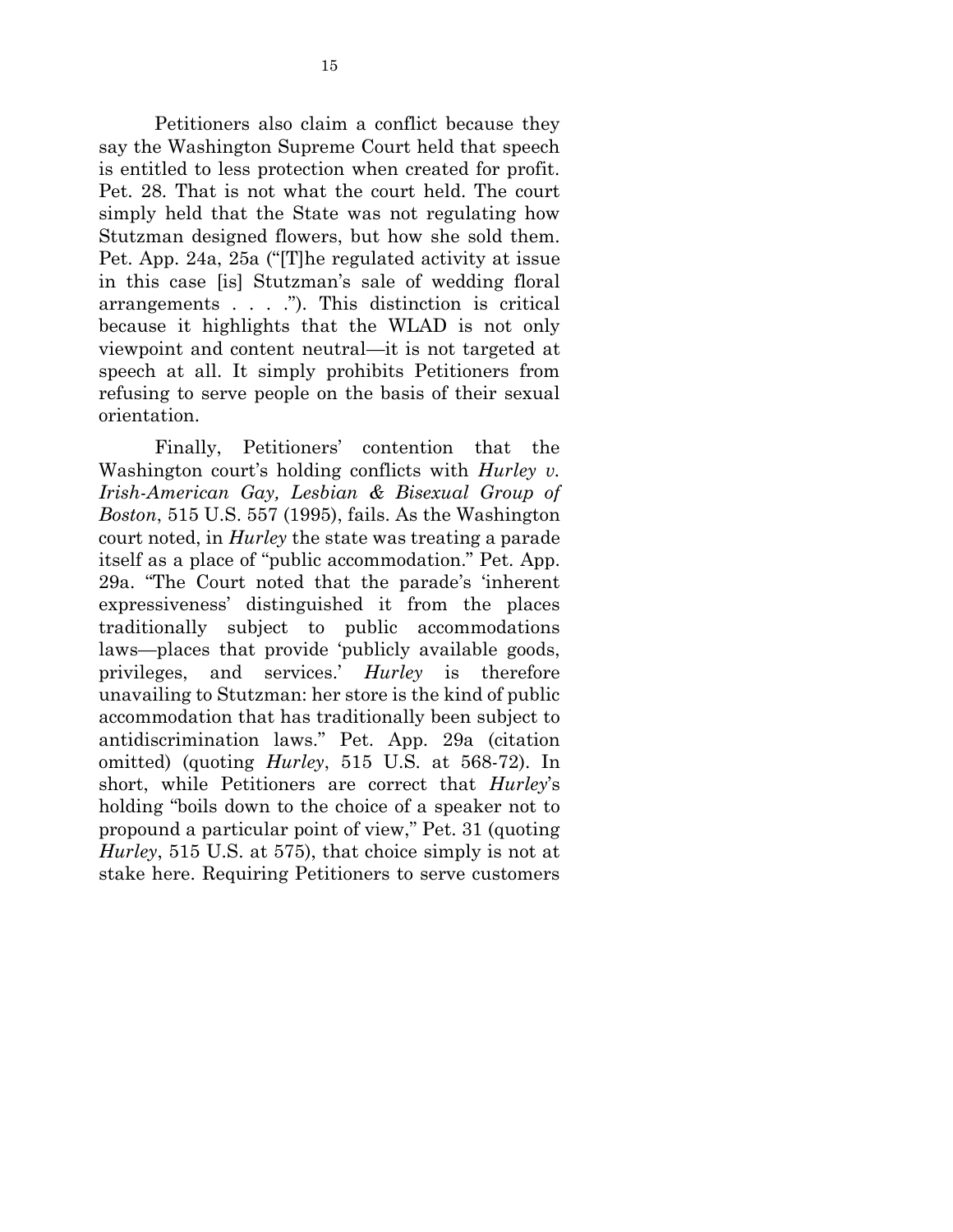equally does not compel them "to propound a particular point of view." While spectators of a parade would perceive one of the parade presentations as "part of the whole," those observing businesses—even "expressive" ones—do not assume that the owner agrees with or endorses every customer's choices, as to aesthetics or views. *See, e.g.*, *Elane Photography*, 309 P.3d at 69-70 ("It is well known to the public that wedding photographers are hired by paying customers and that a photographer may not share the happy couple's views on issues ranging from the minor (the color scheme, the hors d'oeuvres) to the decidedly major (the religious service, the choice of bride or groom)."). Stutzman herself recognized as much when she admitted that serving a Muslim or atheist couple for their wedding does not endorse their views. App. 7a-8a.

In short, the Washington Supreme Court carefully applied this Court's free speech precedent, creating no conflict with decisions of this Court or any other.

### **3. The Washington Supreme Court's Free Exercise Analysis Creates No Conflict**

Petitioners' free exercise claim is based on their dissatisfaction with *Employment Division, Department of Human Resources of Oregon v. Smith*, 494 U.S. 872 (1990), not on any departure from this Court's precedent by the Washington Supreme Court or any conflict as to how the *Smith* test should be applied.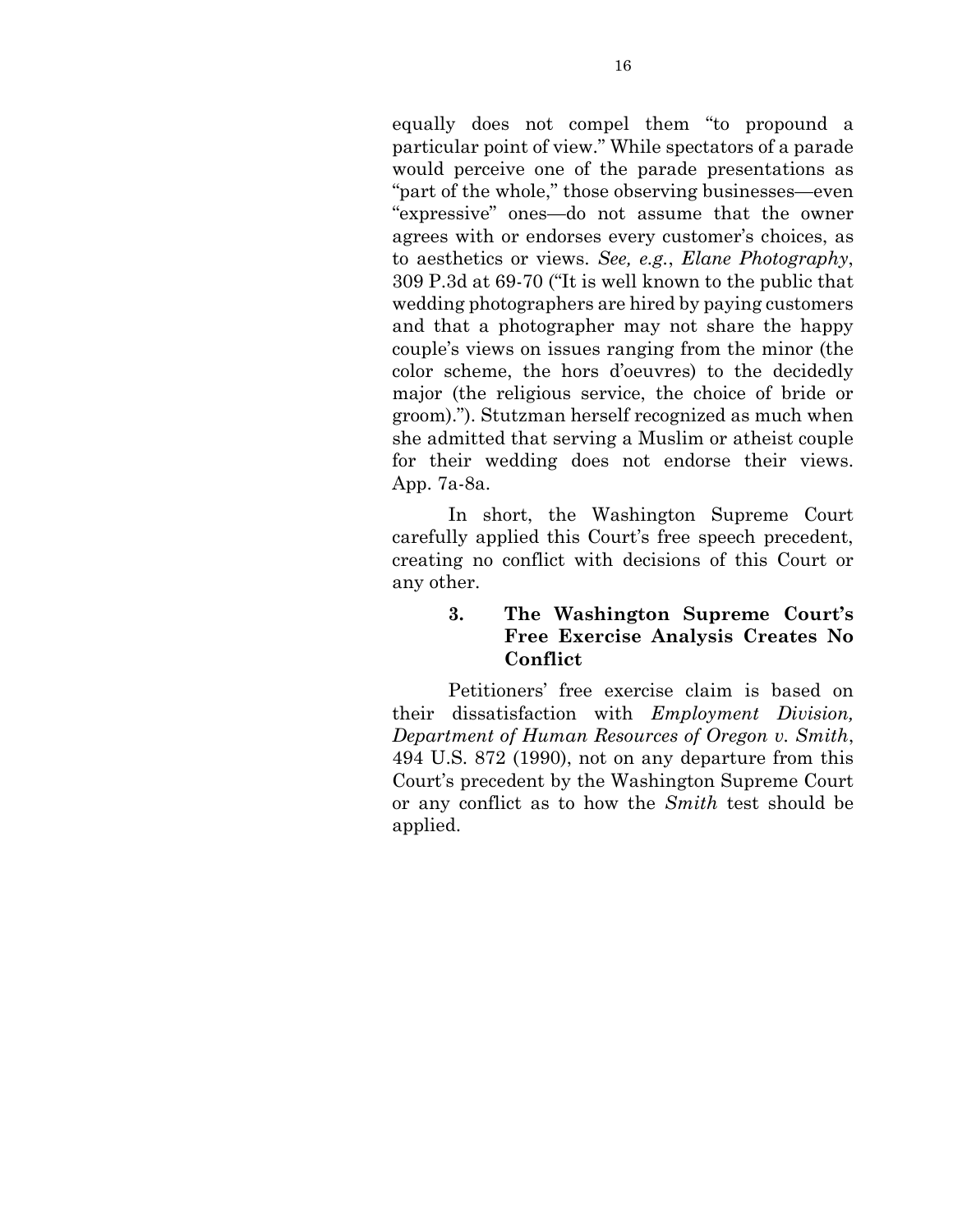Petitioners first claim that the Washington court exacerbated an existing conflict about how to apply *Smith*'s "hybrid rights doctrine." Pet. 32-35. But while Petitioners may be correct that courts have phrased the hybrid rights test differently, there has been virtual unanimity among lower courts in their refusal to use the exception as a basis to apply strict scrutiny. Indeed, not one of the cases Petitioners cite used the "hybrid rights exception" as a basis for applying strict scrutiny.<sup>5</sup> The Washington Supreme Court simply followed that near-universal practice. And the Washington court went on to find that even if the hybrid rights doctrine applied, Petitioners' claim would fail because the WLAD would survive strict scrutiny, a holding that is plainly correct (as explained below) and that makes this case a terrible vehicle to address the hybrid rights doctrine.

Recognizing that their claim must fail under *Smith*, Petitioners ask in the alternative that *Smith* be overruled. But this case provides no opportunity to address that question because, as the Washington

 $\overline{a}$ 

<sup>5</sup> The State is aware of only one case in which strict scrutiny has been applied under a hybrid rights theory, rather than because the other alleged constitutional violation independently warranted strict scrutiny. *Shepp v. Shepp*, 906 A.2d 1165 (Pa. 2006). In that case, a trial court forbade a father from speaking to his daughter about his religious beliefs concerning polygamy. *Id.* at 1168. The court found a free exercise/parental rights hybrid, concluded the analysis therefore was not controlled by *Smith*, and applied the standard used in *Wisconsin v. Yoder*, 406 U.S. 205 (1972), to rule for the father. *Shepp*, 906 A.2d at 1173.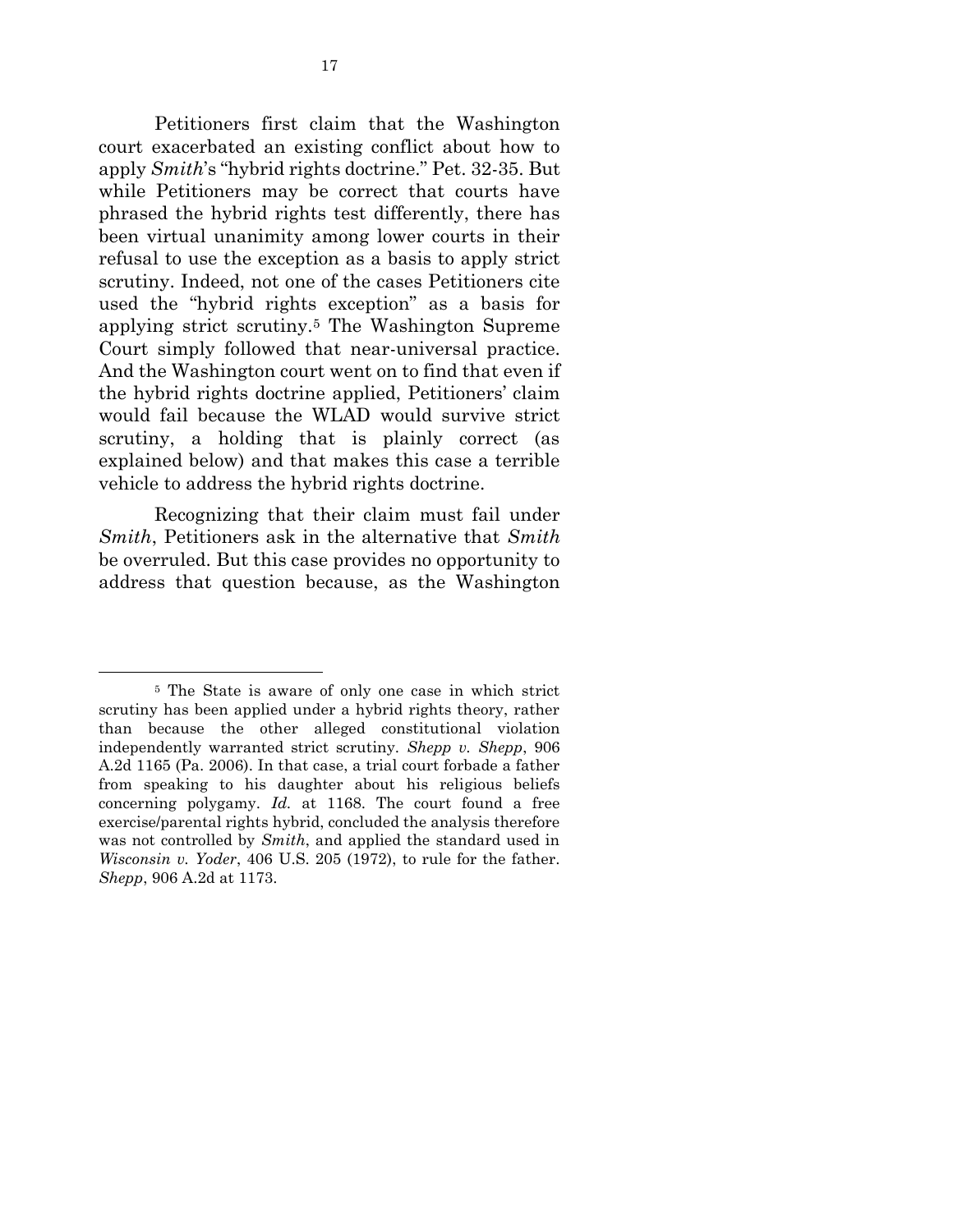court correctly held, the antidiscrimination laws at issue here would survive even under the pre-*Smith* strict scrutiny test.

The Washington court correctly concluded that the State has a compelling interest in eradicating discrimination in public accommodations and that there is no narrower means available to do so than banning such discrimination. This Court has repeatedly recognized a compelling state interest in public accommodation laws aimed at eradicating discrimination. For example, in *Roberts v. U.S. Jaycees*, 468 U.S. 609, 623-24 (1984), the Court emphasized the States' "strong historical commitment to eliminating discrimination and assuring . . . citizens equal access to publicly available goods and services." The Court explained that public accommodation laws protect "the State's citizenry from a number of serious social and personal harms," *id.* at 625, and that discrimination "cause[s] unique evils that government has a compelling interest to prevent," *id*. at 628. Thus, the central goal underlying public accommodation laws—eradication of discrimination—"plainly serves compelling state interests of the highest order." *Id* at 624; *see also New York State Club Ass'n, Inc. v. City of New York*, 487 U.S. 1, 14 n.5 (1988) (recognizing "State's 'compelling interest' in combating invidious discrimination"); *Bd. of Dirs. of Rotary Int'l v. Rotary Club of Duarte*, 481 U.S. 537, 549 (1987) (public accommodation laws serve compelling state interests).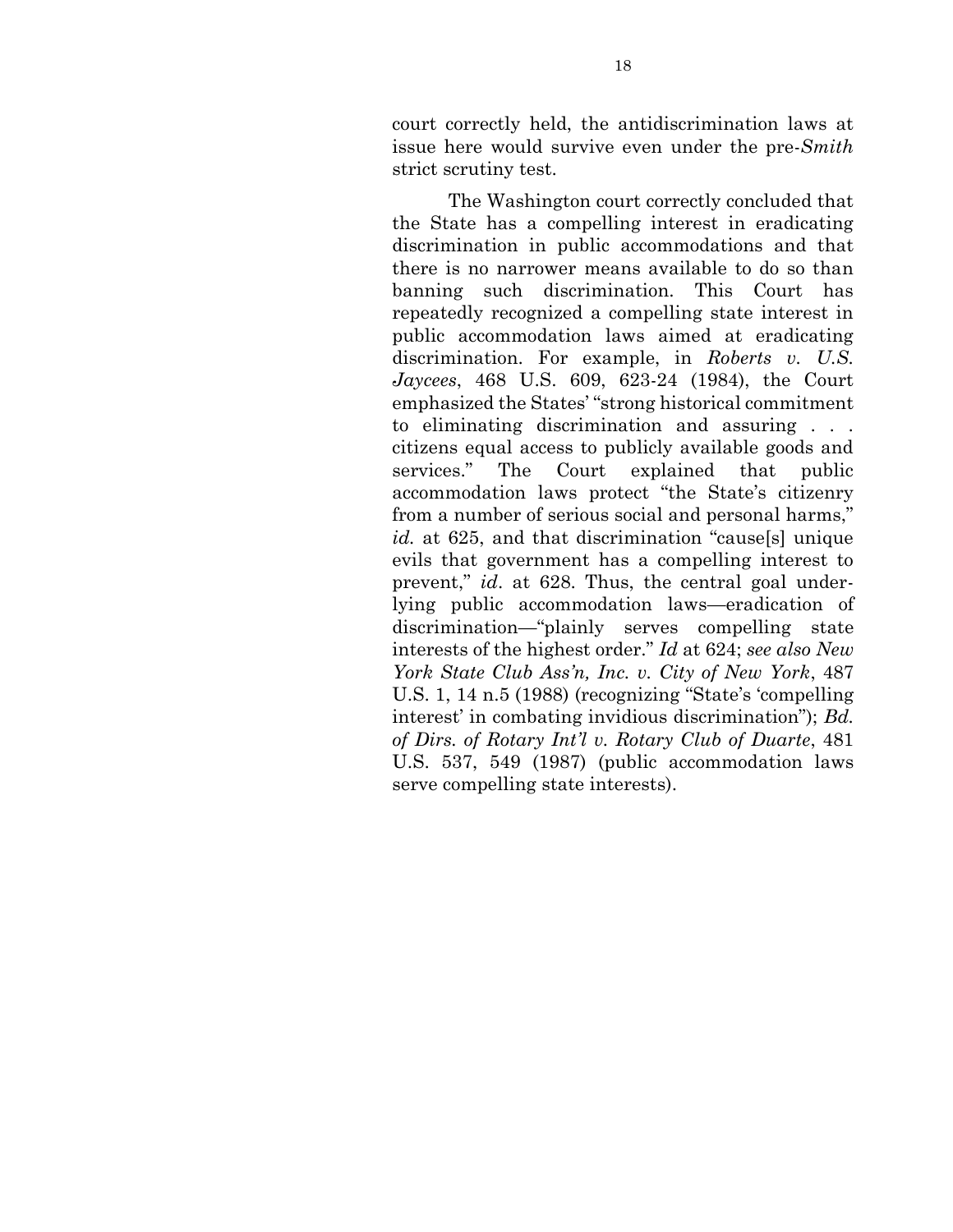The Court has found public accommodation laws no less compelling where the discrimination at issue has been based on sexual orientation. In *Romer v. Evans*, 517 U.S. 620 (1996), the Court invalidated a state constitutional amendment forbidding any law designed to protect a person from discrimination based on sexual orientation. The Court reasoned: "These are protections taken for granted by most people either because they already have them or do not need them; these are protections against exclusion from an almost limitless number of transactions and endeavors that constitute ordinary civic life in a free society." *Id.* at 631. There could be no rational basis for requiring sexual orientation to be excluded from public accommodation protections. *Id*. at 635.

Application of the WLAD is narrowly tailored to serve the State's compelling interest in eliminating discrimination. There is no realistic less restrictive means to end discrimination in public accommodations than to prohibit such discrimination. *See Roberts*, 468 U.S. at 625-27 (ban on discrimination upheld as least restrictive means to assure equal access to goods, privileges, and places of public accommodation). The WLAD contains exemptions designed to minimize its impact on religious belief and practice, including a provision that excludes from the definition of employer any nonprofit religious or sectarian organization. Wash. Rev. Code  $§$  49.60.040(11). These exemptions help minimize conflict between the WLAD and religious belief. But the State is not required to eliminate such conflict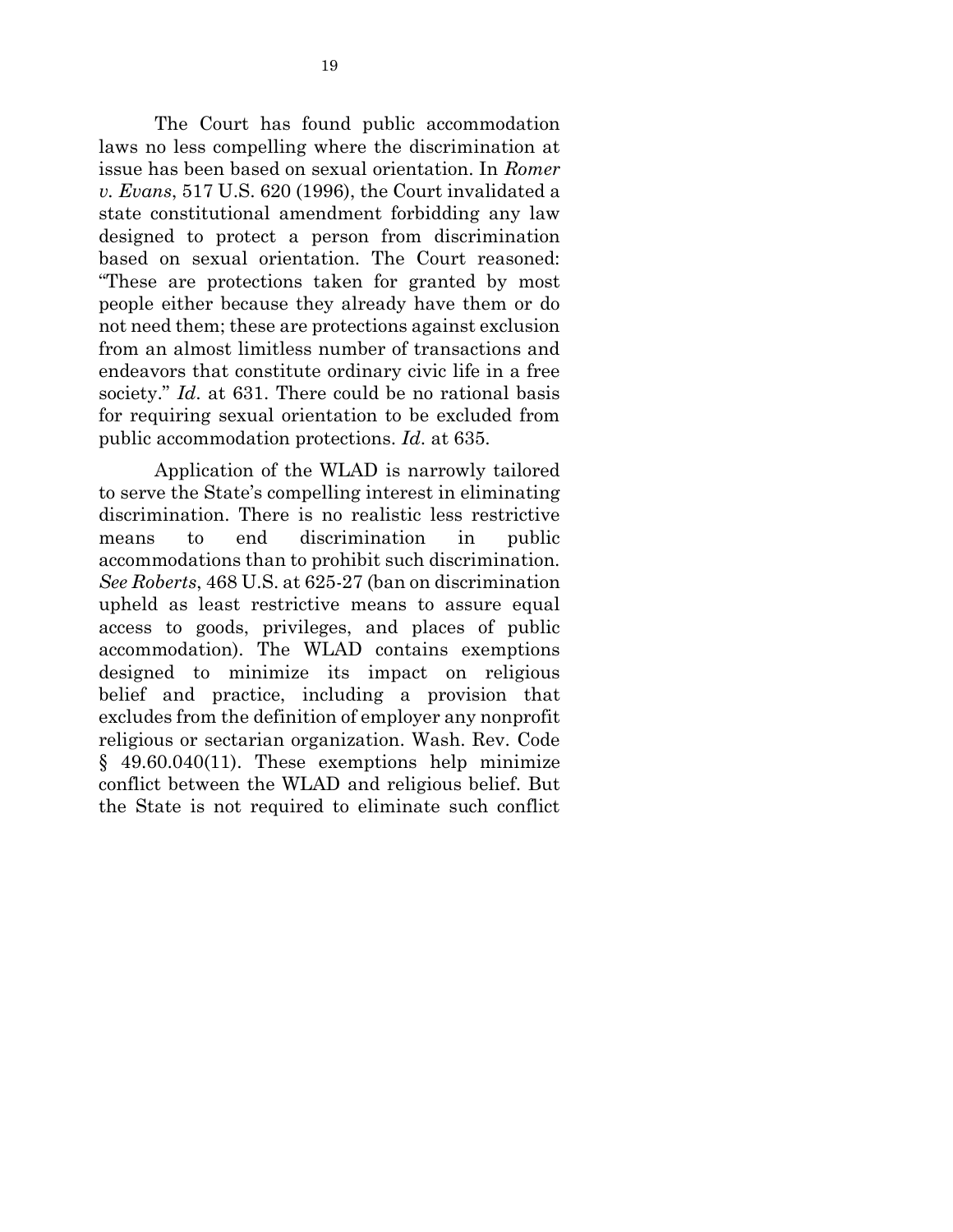altogether, for to do so would require giving up on the goal of eliminating discrimination.<sup>6</sup>

In short, nothing in the Washington court's free exercise analysis creates any conflict with decisions of this Court or any other.

# **C. There Is No Reason to Grant Certiorari in this Case and Consolidate it with**  *Masterpiece Cakeshop* **for Oral Argument**

While the Court may decide to hold this case pending *Masterpiece Cakeshop*, there is no good reason to grant certiorari in this case and consolidate the two cases for oral argument.

First, doing so will not aid the Court's consideration of the legal issues because this case offers nothing not already present in *Masterpiece Cakeshop*. Even Petitioners admit that the legal issues in *Masterpiece Cakeshop* and this case "overlap." Pet. 37. In reality, they are essentially identical, as the questions presented reflect, as are the lawyers for the petitioners in both cases.

<sup>6</sup> Discrimination founded on religious belief is still discrimination. For example, Stutzman's own Southern Baptist faith for decades offered a purportedly "reasoned religious distinction" for race discrimination. *See, e.g.*, Southern Baptist Convention, *Resolution On Racial Reconciliation On The 150th Anniversary Of The Southern Baptist Convention* (1995) (acknowledging that historically, "Christian morality [led] some Southern Baptists to believe that racial prejudice and discrimination are compatible with the Gospel"), http://www.sbc.net/resolutions/899/resolution-on-racial-reconcili ation-on-the-150th-anniversary-of-the-southern-baptist-convent ion.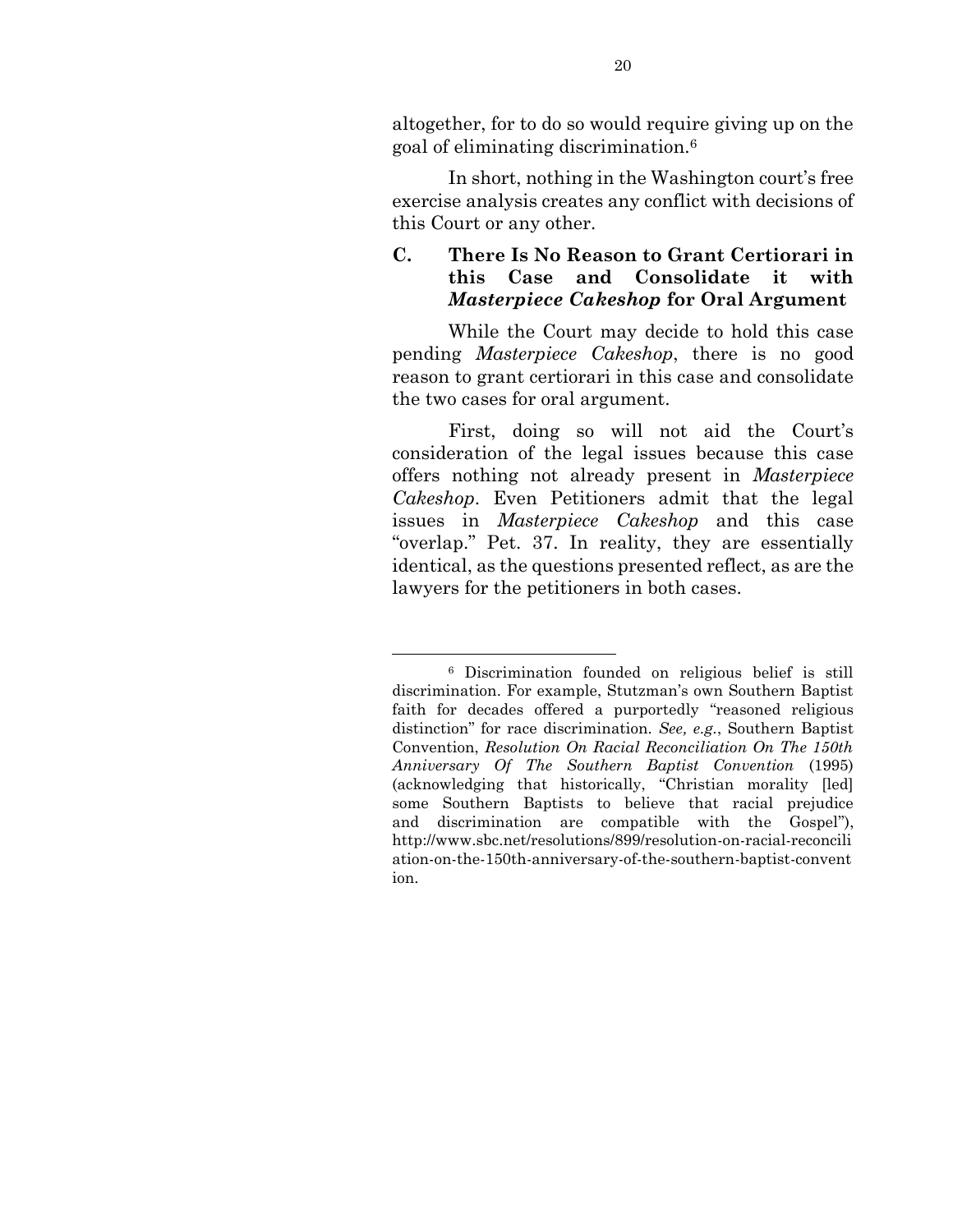Second, in addition to presenting the same legal issues, the cases offer facts that do not differ in any respect that would influence the constitutional analysis. Both cases involve denial of service based on the customers' sexual orientation before the business owner knew what the customer wanted to order for their wedding. The only factual distinction Petitioners assert is evidence that Stutzman hired people who are gay, which she contends "negate[s] any concern that she discriminates against individuals based on their sexual orientation." Pet. 37-38. That is not only incorrect, as explained above, but it also is not a material difference. The petitioners in *Masterpiece Cakeshop* likewise argue that they do not discriminate based on sexual orientation and that the bakery is willing to interact with gay and lesbian individuals in some circumstances. Masterpiece Merits Br. 8-9.

Third, granting certiorari in this case and consolidating the cases for oral argument would cause significant practical problems. *Masterpiece Cakeshop* has been scheduled for argument on December 5, 2017. Even if this petition were accepted at the earliest possible conference, the merits briefing would not be completed until February of next year. *Masterpiece Cakeshop* would thus need to be removed from the December calendar and scheduled for argument some time next spring.

In short, there are no advantages to hearing this case together with *Masterpiece Cakeshop*. The Court should either deny review here or hold this case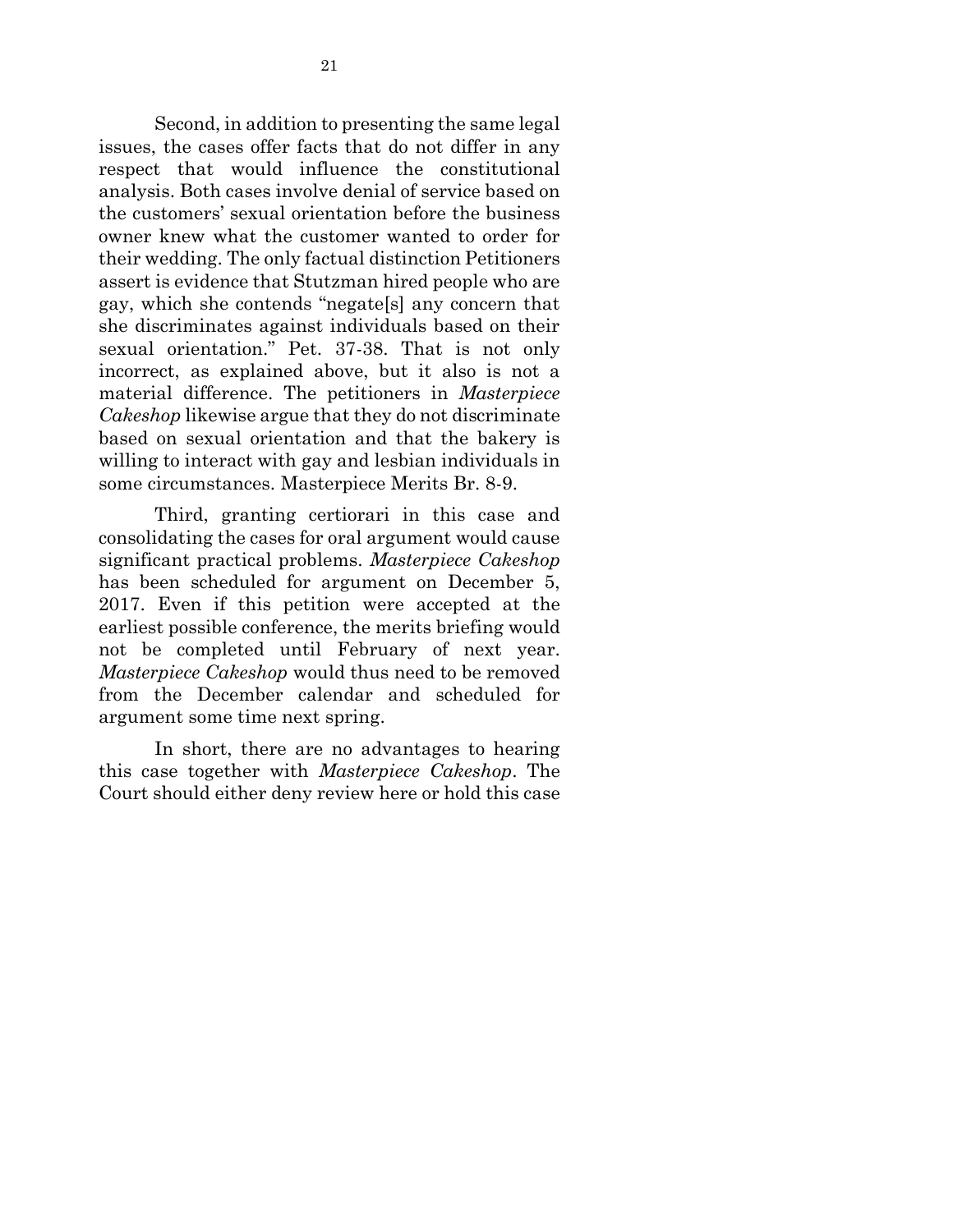pending *Masterpiece Cakeshop* and emphatically reject the petitioner's identical arguments in that case.

#### **CONCLUSION**

Petitioners ask this Court to dramatically change the law in order to allow discrimination by a wide range of businesses. Nothing in the Constitution requires this. The Court should reject Petitioners' invitation to take a giant leap backwards on civil rights.

#### RESPECTFULLY SUBMITTED.

ROBERT W. FERGUSON  *Attorney General*

NOAH G. PURCELL  *Solicitor General Counsel of Record*

ALAN D. COPSEY ANNE E. EGELER REBECCA GLASGOW  *Deputy Solicitors General*

1125 Washington Street SE Olympia, WA 98504-0100 *October 20, 2017* 360-753-6200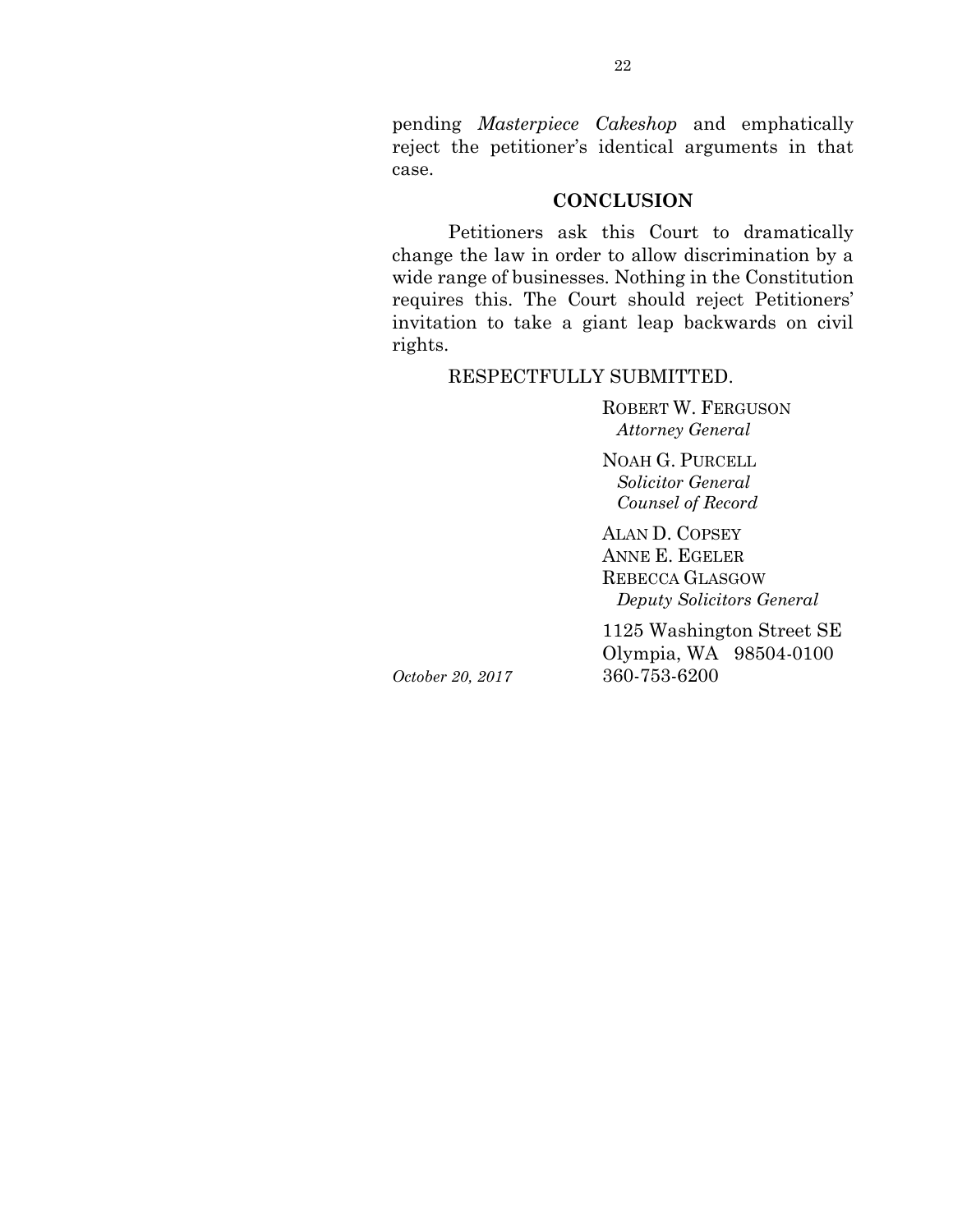# **Appendix**

| CP 94-95  | Deposition of Barronelle Stutzman,               |
|-----------|--------------------------------------------------|
| CP 162-64 | Deposition of Barronelle Stutzman,               |
| CP 321    | Deposition of Robert Ingersoll,                  |
| CP 431    | Deposition of Barronelle Stutzman,               |
| CP 547-48 | Declaration of Barronelle Stutzman,              |
|           | CP 2155-56 Deposition of Mark David Hall, Ph.D., |
|           |                                                  |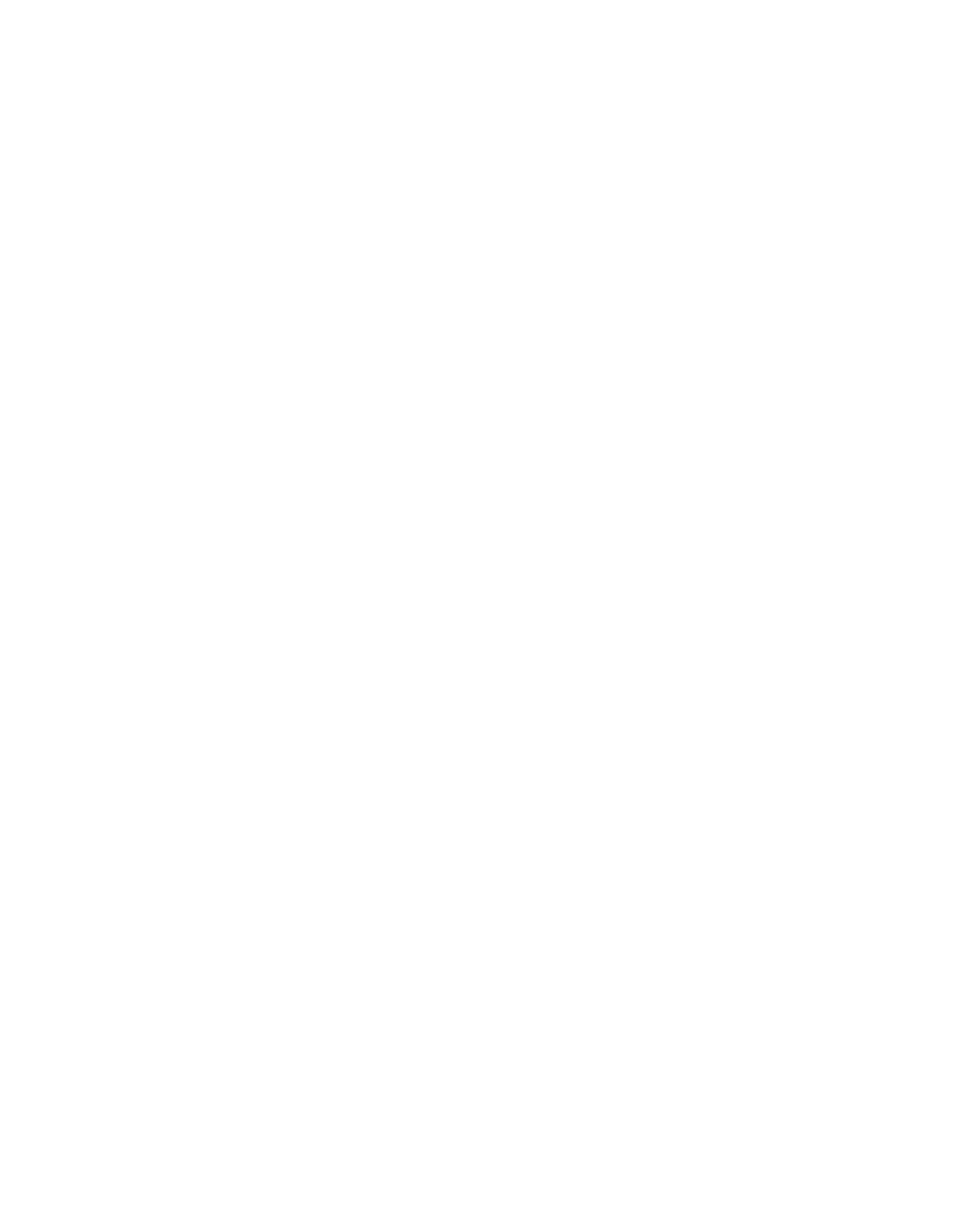# **CP 94—Deposition Of Barronelle Stutzman Oct. 3, 2013, page 18**

- A. Yes, sir. Well, since I've had it.
- Q. Since you've had it?
- A. Yeah.
- Q. Where was it before that?
- A. It was down on the parkway.
- Q. Okay. How long was it on the parkway?
- A. Before there was business licenses.
- Q. Okay. I won't ask to date that then. At the time it was down on the parkway was Arlene's Flowers involved in flowers for weddings?
- A. I have no idea.
- Q. Okay. Your mother didn't own it at that time?
- A. No.
- Q. Okay. How long during the time your mother and you have owned the store has Arlene's Flowers been involved in selling floral arrangements and services for weddings?
- A. Always.
- Q. Always. Okay. And have you always been involved in it yourself?
- A. Involved in the weddings?
- Q. Yes.
- A. No, not until I was trained.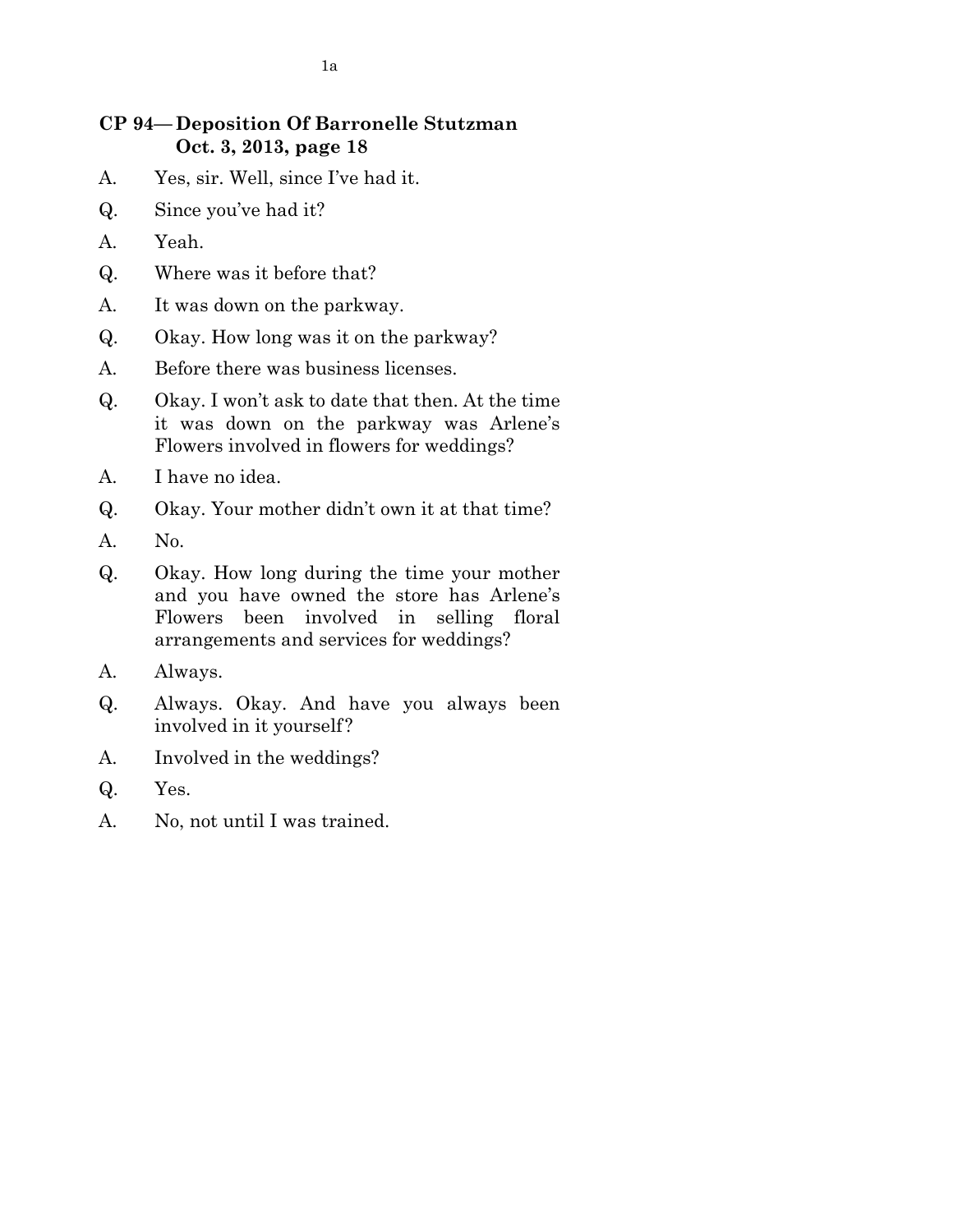Q. Trained. Okay. How much of your business in the last five years if you can estimate for us is related to [end of CP 94]

# **CP 95—Deposition Of Barronelle Stutzman Oct. 3, 2013, page 19**

weddings? Just approximately?

- A. I don't keep track of that, so.
- Q. Can you give me your best estimate, understanding that you don't keep precise track?
- A. You want a percentage?
- Q. If that works for you, yes.
- A. I can't -- accurately I cannot give you a count.
- Q. I'm not looking to pin you down to accurate.
- A. Okay. If I'm guessing, maybe three percent.
- Q. Okay. So just to put it in context. Arlene's Flowers sells flowers for all occasions; is that right?
- A. Yes, sir.
- Q. Okay. And all occasions includes things from the happy joy of babies to the sad occasion of people passing away and every life event in between. Is that fair?
- A. Yes, sir.
- Q. How many people work at Arlene's Flowers?
- A. Average is ten.
- Q. Okay. Does that go up and down seasonally?
- A. Yes, sir.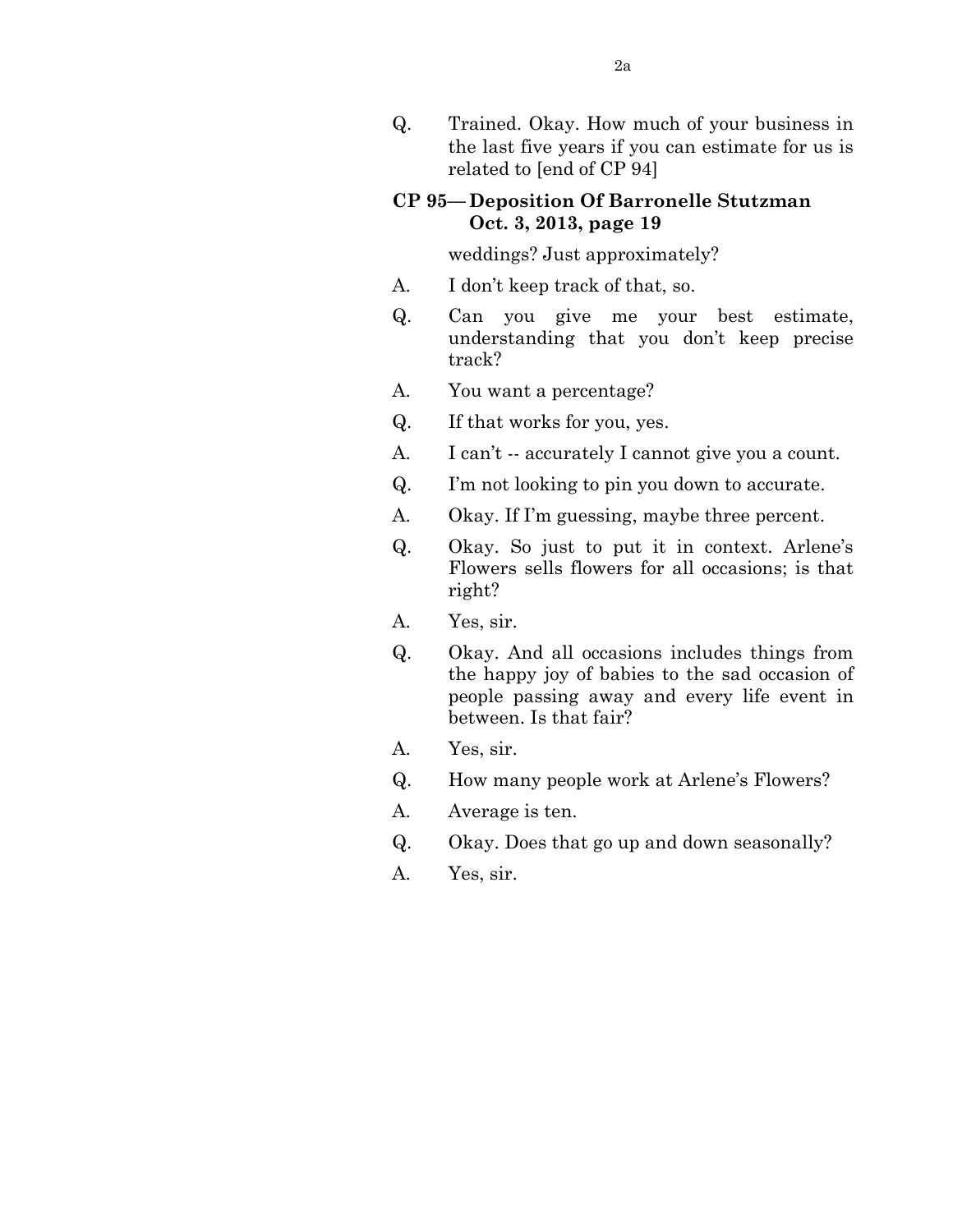- Q. Okay. And how many hours a week do you work at the store these days?
- A. I'm scheduled for Monday, Wednesday and Fridays.
- Q. Full days on those days? [end of CP 95]

\* \* \* \* \*

## **CP 162— Deposition Of Barronelle Stutzman Oct. 3, 2013, page 86**

attendance?

- A. No.
- Q. Do you remember who was in attendance?
- A. No.
- Q. Were most --
- A. Not all of them.
- Q. Fair enough. Who do you remember was there?
- A. Most of them.
- Q. Can you tell us approximately how many days after your meeting with Robert this meeting took place?
- A. I believe it was the next day.
- Q. Okay. And was Janell Becker present for the meeting?
- A. Yes, sir.
- Q. Was an employee by the name of Eryn present?
- A. Yes, sir.
- Q. What's Eryn's name?
- A. Eryn Hugo. Hugo, I believe, H-U-G-O.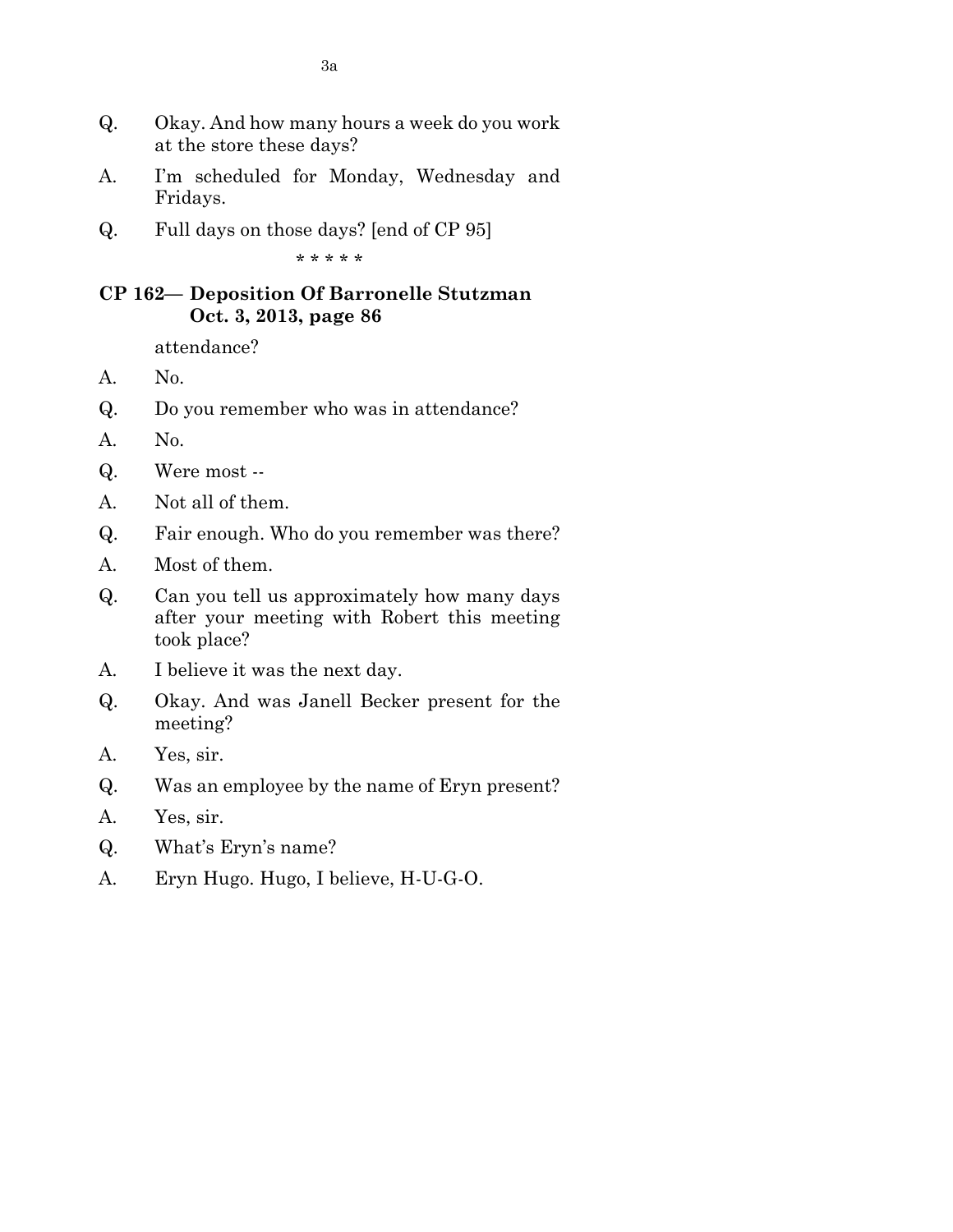- Q. Did you lead the meeting?
- A. Yes, sir.
- Q. What did you tell your employees at the meeting?
- A. I told them what happened and that it was Darrell and my decision that we would not participate in that type of event. And that if they had any objections or they were concerned that if they wanted to quit they certainly had every right to do that. And that's the [end of CP 162]

# **CP 163— Deposition Of Barronelle Stutzman Oct. 3, 2013, page 87**

sum of it.

- Q. How long did the meeting last?
- A. Not positive.
- Q. Was it more than a few minutes?
- A. Yes.
- Q. More than an hour?
- A. It could have been, not sure.
- Q. Okay. Did your employees raise concerns at the meeting?
- A. Yes, sir.
- Q. What concerns did they raise?
- A. They asked why.
- Q. What did you tell them?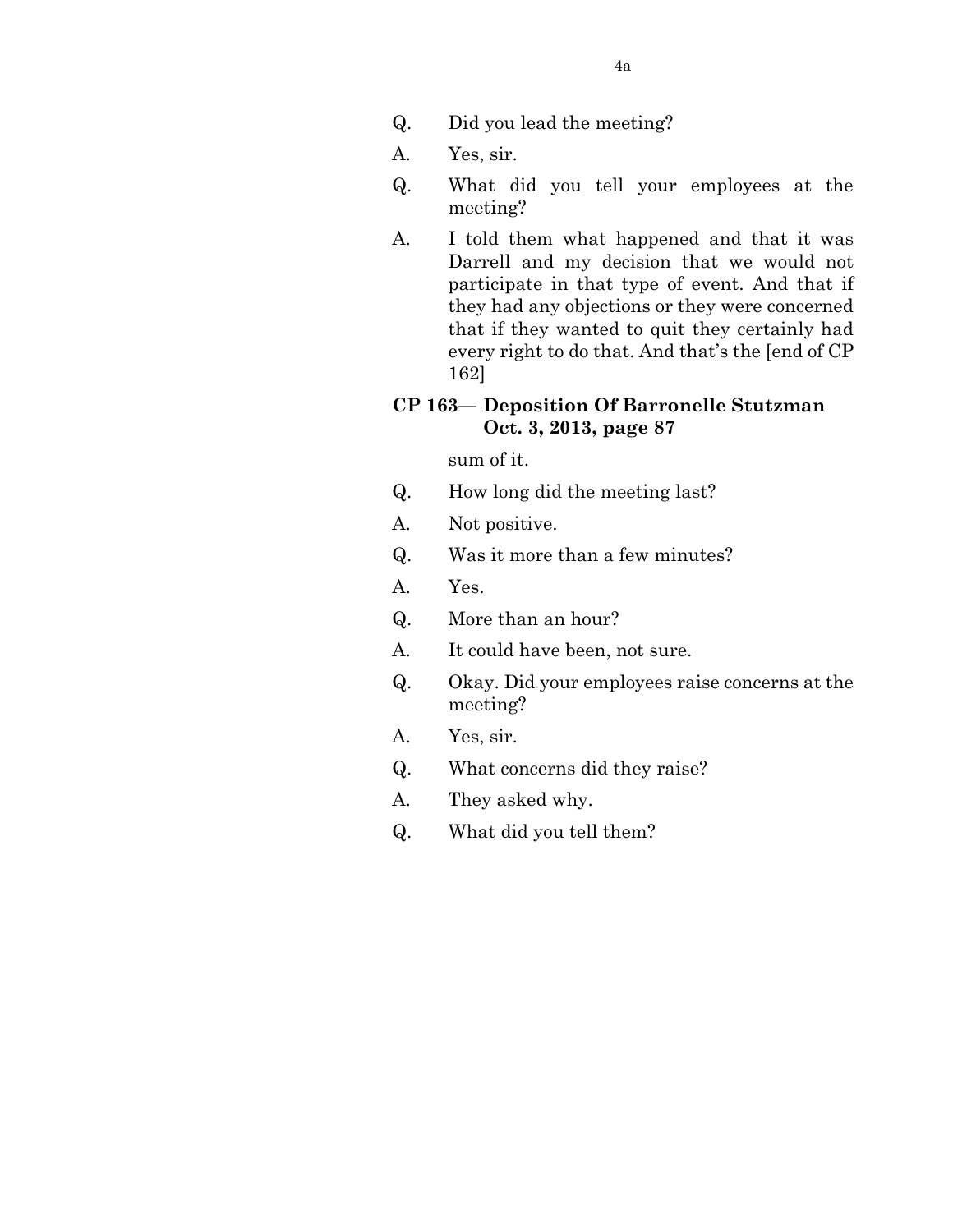- A. I told them because I believe biblically that a marriage is between a man and a woman.
- Q. Did they respond to that?
- A. Yes.
- Q. Let me first ask you, who asked why?
- A. I don't -- I don't recall who asked why.
- Q. Can you remember the names of any of your employees who raised concerns at that meeting?
- A. Eryn was one. And I believe Bridgett.
- Q. What is Bridgett's last name?
- A. Lawyer.
- Q. Can you spell that for us, please [end of CP 163]

### **CP 164— Deposition Of Barronelle Stutzman Oct. 3, 2013, page 88**

- A. L-A-W-Y-E-R.
- Q. Like our profession?
- A. Uh-huh.
- Q. She's not a lawyer though I take it?
- A. No.
- Q. Other than in family name. What concerns did Eryn raise?
- A. Eryn didn't understand why.
- Q. And did you tell her what you've told us already today?
- A. Yes, sir.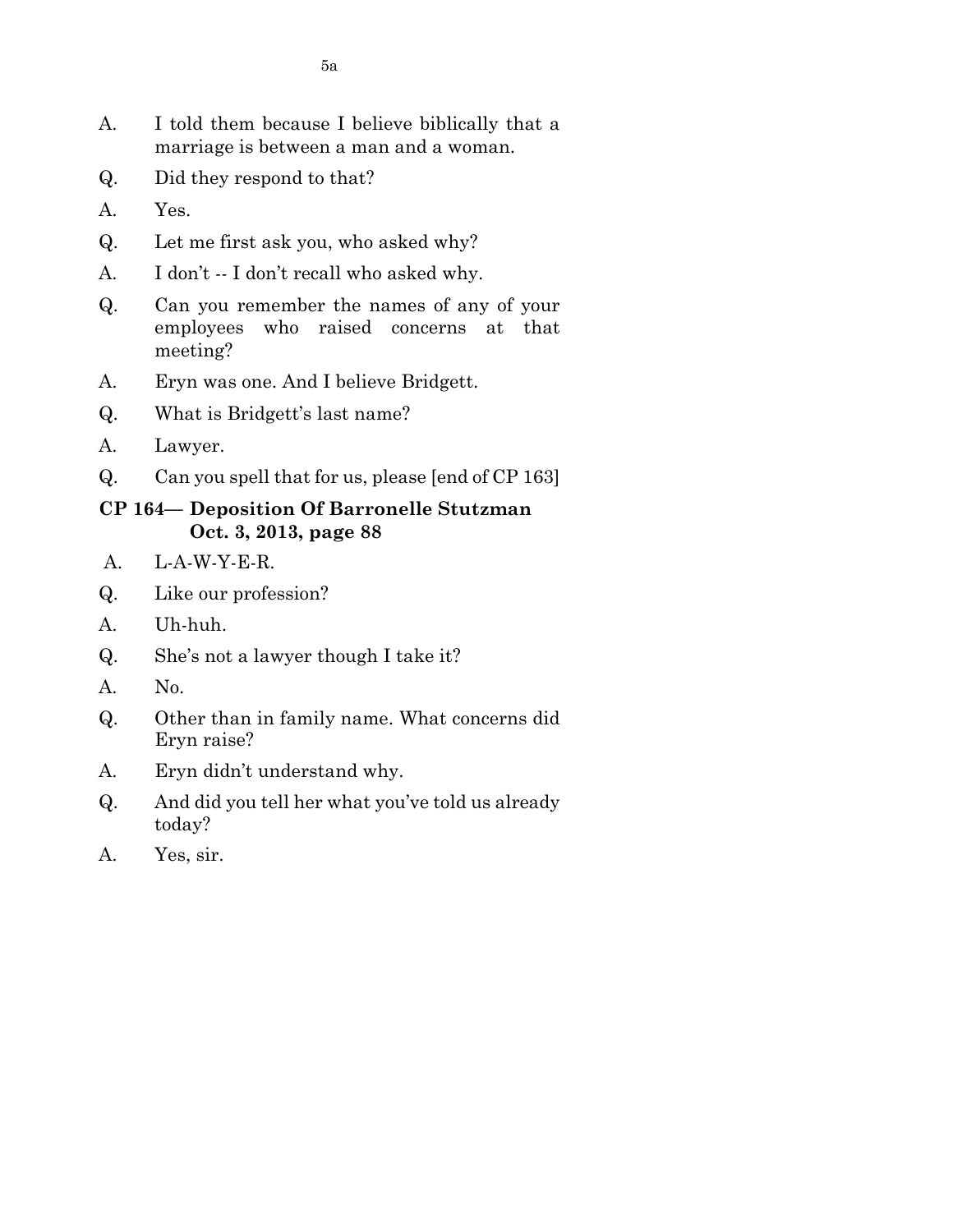- Q. All right. Did she respond to that?
- A. Yeah, she was very upset.
- Q. Did she explain why she was upset?
- A. She said she was bisexual and she didn't agree with the decision I had made and that she would give her two weeks' notice.
- Q. And did she do so?
- A. No, actually she came in and gave us a letter the next day.
- Q. And did she cease being an employee at that time?
- A. Yes, sir.
- Q. Have you had any interaction with her since that time?
- A. She's been in the store a couple times to visit.
- Q. Okay. [end of CP 164]

#### \* \* \* \* \*

## **CP 321— Deposition Of Robert Ingersoll Jan. 24, 2014, page 49**

- Q. And what was that?
- A. Just some sticks or twigs in a vase and then we were going to do candles. We wanted to be very simple and understated.
- Q. Did you tell Barronelle that you wanted to do sticks or twigs?
- A. Barronelle never gave me the opportunity to discuss the flower arrangements.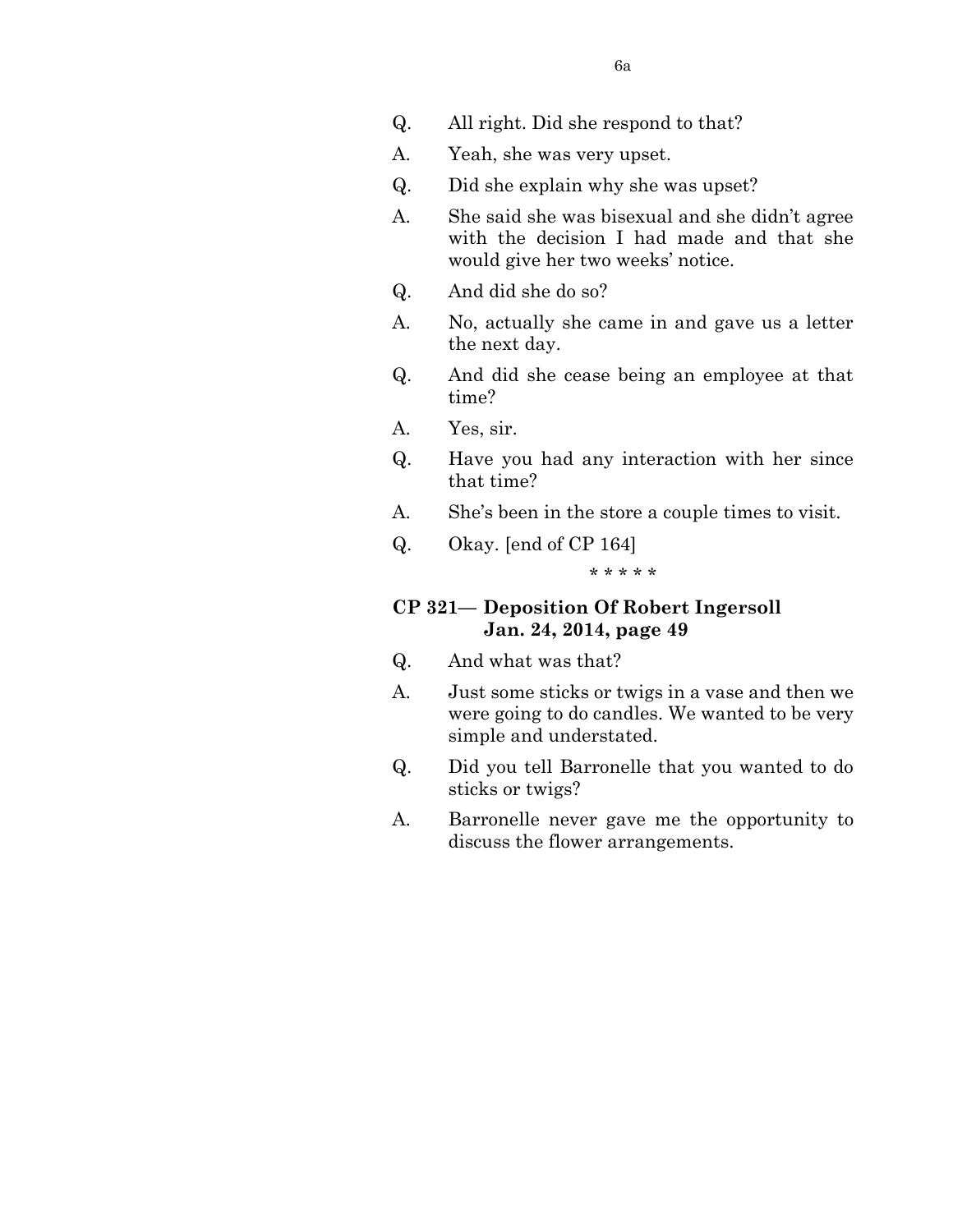- Q. And if you were just doing sticks or twigs for your wedding arrangement, why did you drive all the way over to Arlene's Flowers to put together sticks and twigs?
- A. Barronelle was our florist, we'd used her for awhile, and we knew that she would be able to get the things that we wanted.
- Q. And you believed she would use her creativity to create something beautiful?
- A. I did not at that time believe that we would have had her create them rather than to source them.
- Q. By source them, do you just mean purchase the product?
- A. Yes, that's what I mean.
- Q. Premade?
- A. Sticks and twigs aren't premade. You cut them.
- Q. So they would need to be arranged, right? [end of CP 321]

\* \* \* \* \*

## **CP 431— Deposition Of Barronelle Stutzman Oct. 3, 2013, page 108**

your name to go to a particular occasion; isn't that correct?

- A. Why would I do that?
- Q. If you didn't want your name attached to a particular event you could take your name, your sticker off the arrangement, couldn't you?
- A. No.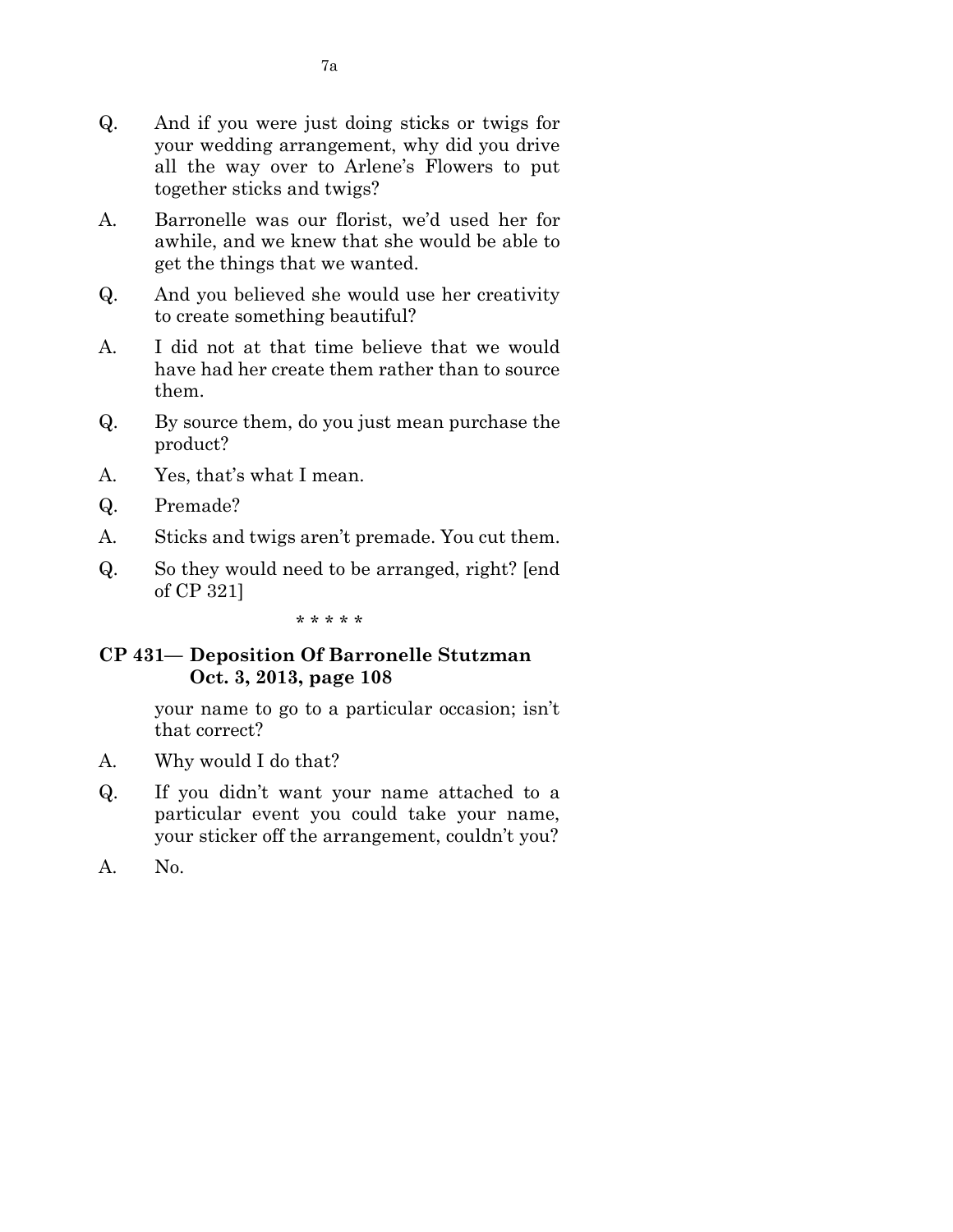- Q. Why not?
- A. Because if I'm not proud of my work, if I didn't want anybody to know where it came from, that would be the only reason I'd take my stickers off.
- Q. When you sell flowers for the wedding of two atheists are you endorsing atheism?
- A. I don't ask if they're atheist.
- Q. Well, if you happened to know, regardless of whether you asked, you're selling flowers to people who are nonbelievers are you endorsing nonbelief ?
- A. No.
- Q. If you sell flowers for the wedding of a Muslim couple are you endorsing Muslim as a religion?
- A. No.
- Q. Islam as a religion?
- A. No.

MR. SCHOWENGERDT: Mike, could you clarify for the proceedings, are you talking in the [end of CP 431]

\* \* \* \* \*

#### **CP 547— Declaration Of Barronelle Stutzman Dec. 8 2014, page 14**

requests to other florists.

57. Rob's request is the only same-sex wedding request Arlene's received before this lawsuit began. And Rob's request is the only same-sex wedding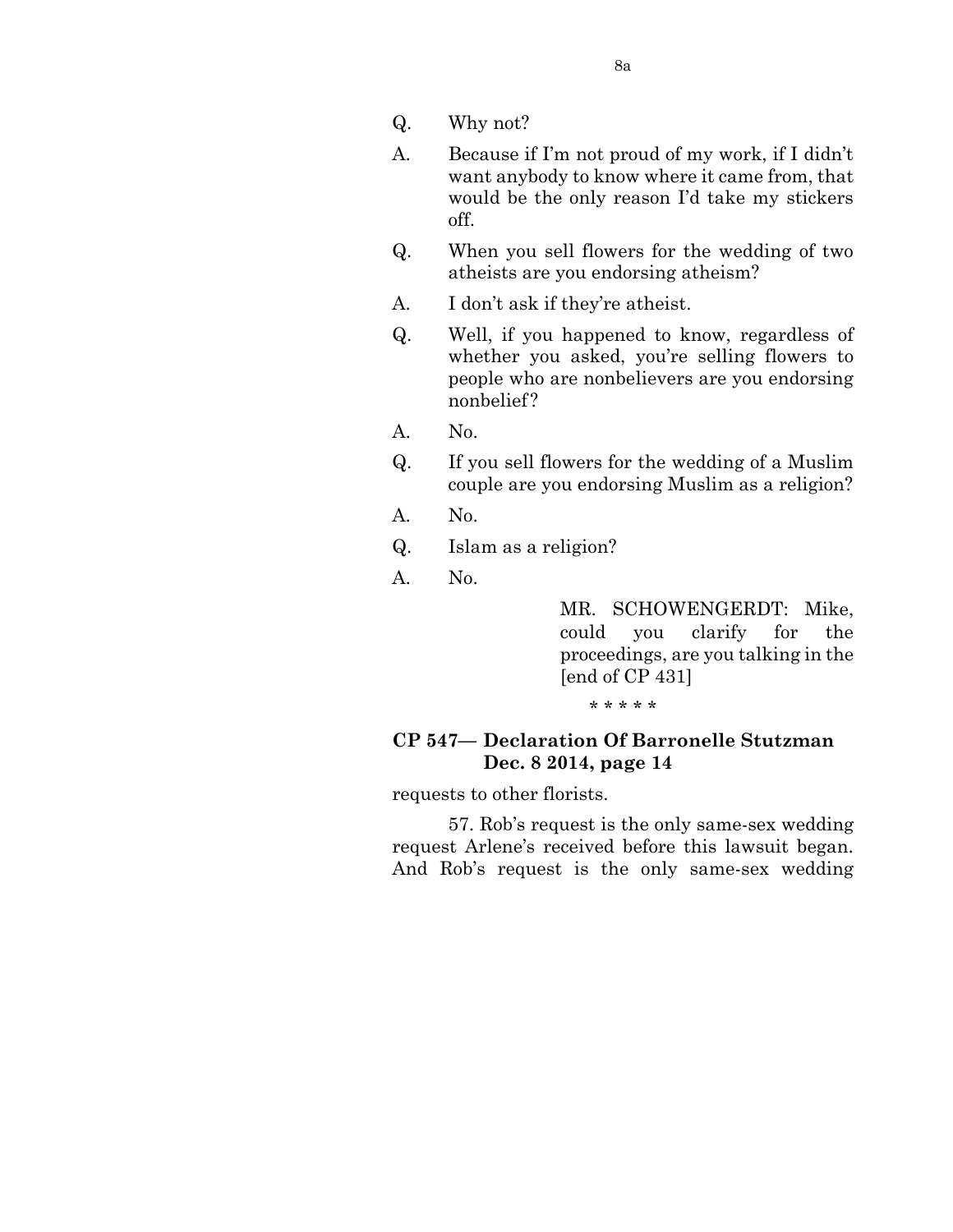request Arlene's declined before this lawsuit began. As a result, between the time of Rob's request and the initiation of this lawsuit, I did not have to decline a request to participate in a same-sex wedding ceremony different from Rob's request. So during that time and before, I did not have to confront the issue whether Arlene's would provide any services for samesex wedding ceremonies except a request for Arlene's full wedding support.

58. But Arlene's will sell flowers and create custom arrangements for homosexual and bisexual customers just as it always has. Arlene's will also sell flowers for same-sex wedding ceremonies as well. But neither I nor my employees under my direction will use our imagination and artistic skill to intimately participate in a same-sex wedding ceremony because of my religious beliefs.

59. After Rob's partner posted his thoughts concerning my decision on Facebook, our store began to receive many hate-filled phone calls, emails, and Facebook messages. Some of these messages contained explicit threats against our safety, including a threat to burn down the shop. I did not respond to any of these negative messages or engage in any way with those making threats. Because of these, we used the help of a private security firm to keep my employees and me safe. A few of those emails are attached as Exhibit 10 to the declaration of Kristen Waggoner.

60. Shortly after the news media publicized my decision to refer Rob to [end of CP 547]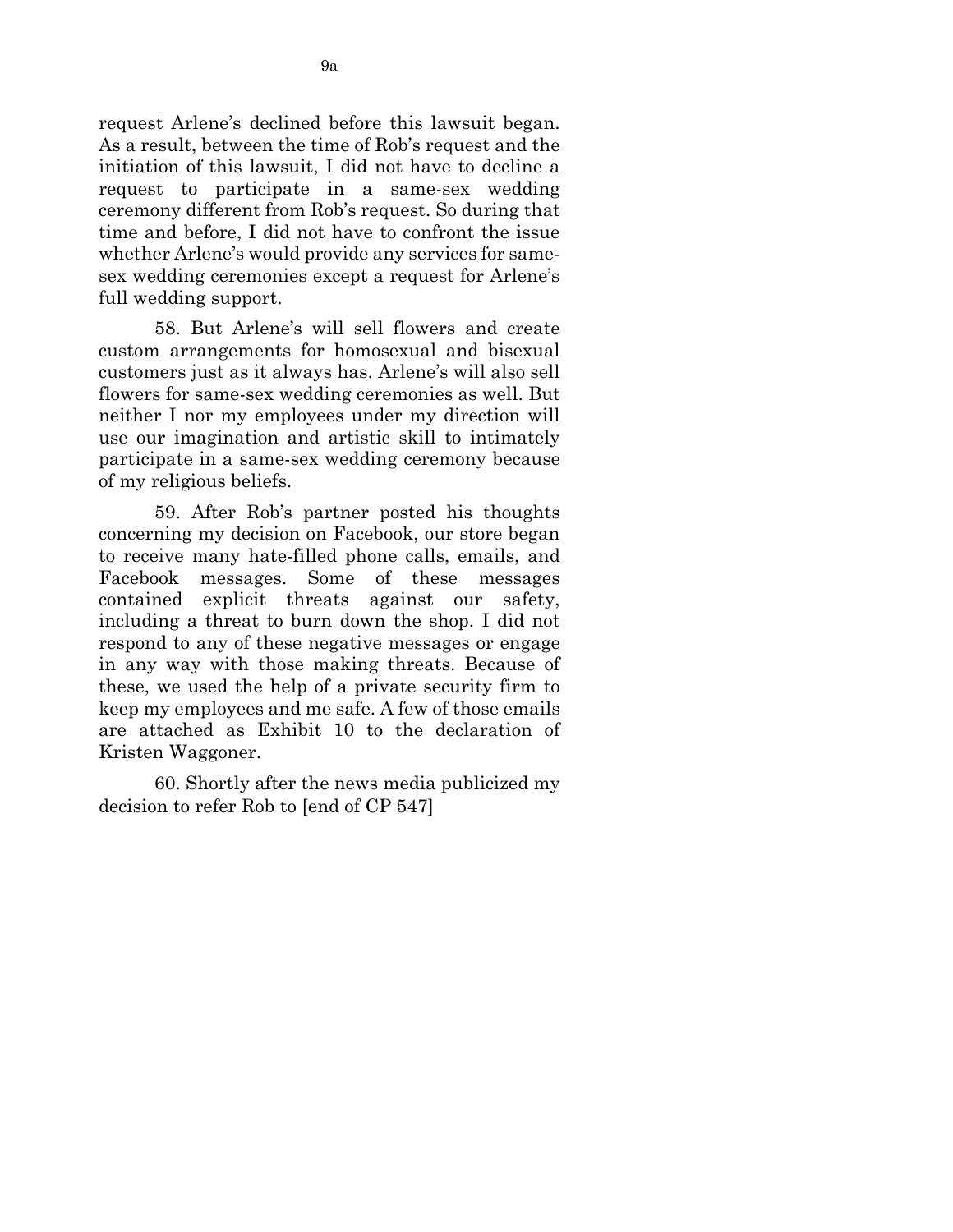#### **CP 548— Declaration Of Barronelle Stutzman Dec. 8 2014, page 15**

another florist because of my religious beliefs, the Attorney General's office sent me a letter, demanding that I agree to participate in same-sex ceremonies or face court action and penalties and sign an assurance stating the same. Because of my faith, I could not agree to the Attorney General's demands and did not sign the assurance.

61. I cannot participate in same-sex wedding ceremonies without violating my religious beliefs, and I cannot allow my business and employees to participate in same-sex wedding ceremonies on Arlene's behalf without violating my religious beliefs. This is true even if I am fined or ordered to do so.

62. If necessary, I would close my business and stop participating in all weddings before violating my religious beliefs.

63. Indeed, after this lawsuit against me and my business began, Arlene's instituted a policy of turning down requests to provide service or support for any wedding, except weddings for my immediate family members. Arlene's will not provide any floral wedding services or support for any customers besides my immediate family until this case ends.

64. After this lawsuit began, Arlene's has received requests to provide services and support for same-sex wedding ceremonies and opposite-sex wedding ceremonies. But Arlene's declined all these requests, including the requests about same-sex wedding ceremonies, because of Arlene's interim policy—initiated because of and after this lawsuit—to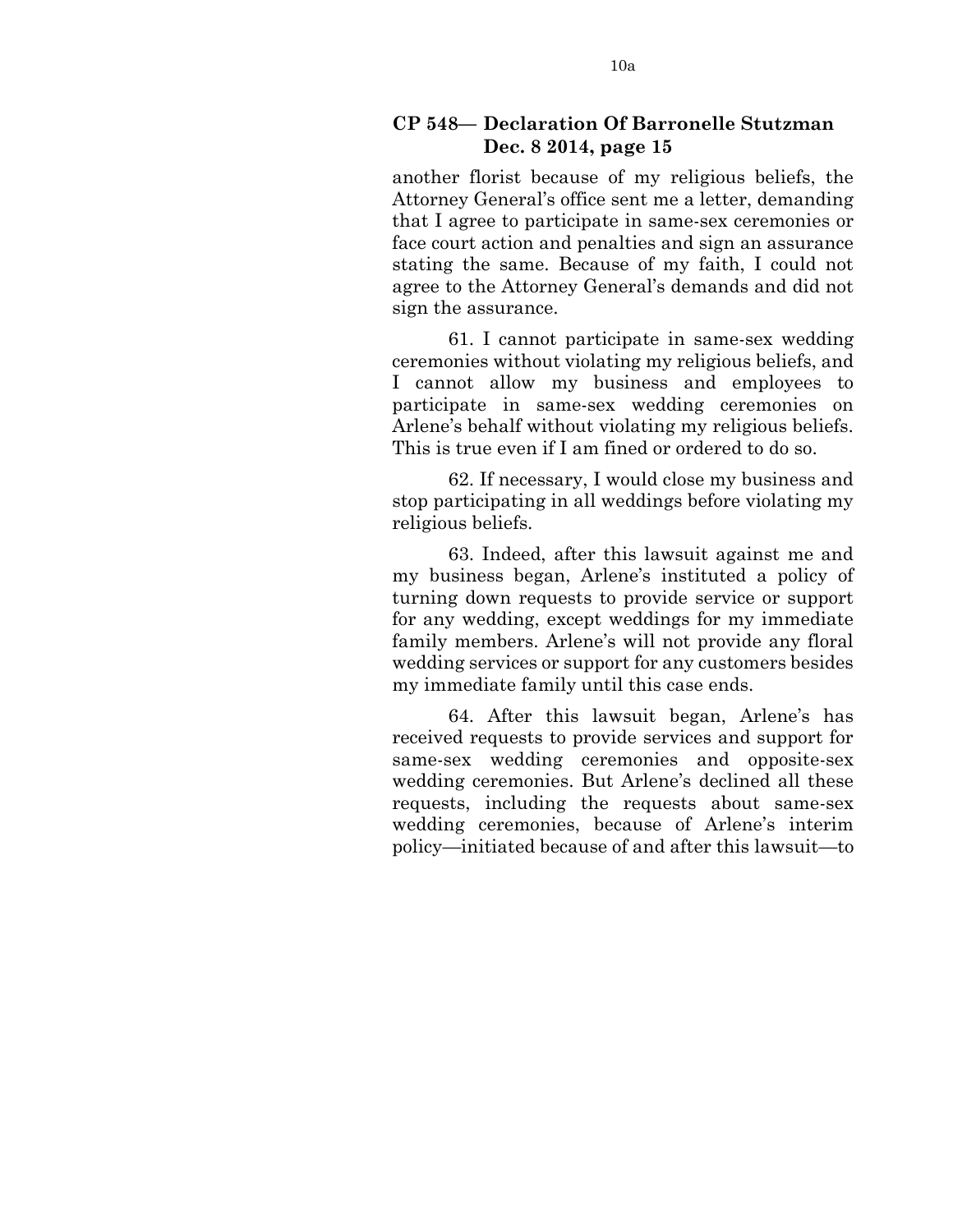decline wedding requests from anyone besides my immediate family. [end of CP 548]

\* \* \* \* \*

# **CP 2155—Deposition Of Mark David Hall, Ph.D., Dec. 1, 2014, page 90**

Q. Sure. Take exactly the same facts as you described them. But instead of Curt Freed being a man, substitute in a Japanese American woman or a Hispanic woman.

> And if Ms. Stutsman had refused to sell flowers to Mr. Ingersoll because he was marrying someone of a different race, and she thinks the Bible says people of different races shouldn't get married, are you -- is it your position that that is the kind of religious belief that should be accommodated, despite the law against discrimination?

A. Right. So I'm glad you restated it in that way. And what I was trying to lay out by saying you have stated trans (sic) versus religious conviction, I can imagine and would even say I think this is my position that the State has a greater interest in combating these sort of miscegenation laws that it does in combating a woman who doesn't want to participate in the same-sex ceremony.

> So I could imagine saying a religious accommodation would be granted in one case, but not the other.

Q. So, if they were of a different race, then there should be no religious accommodation. But